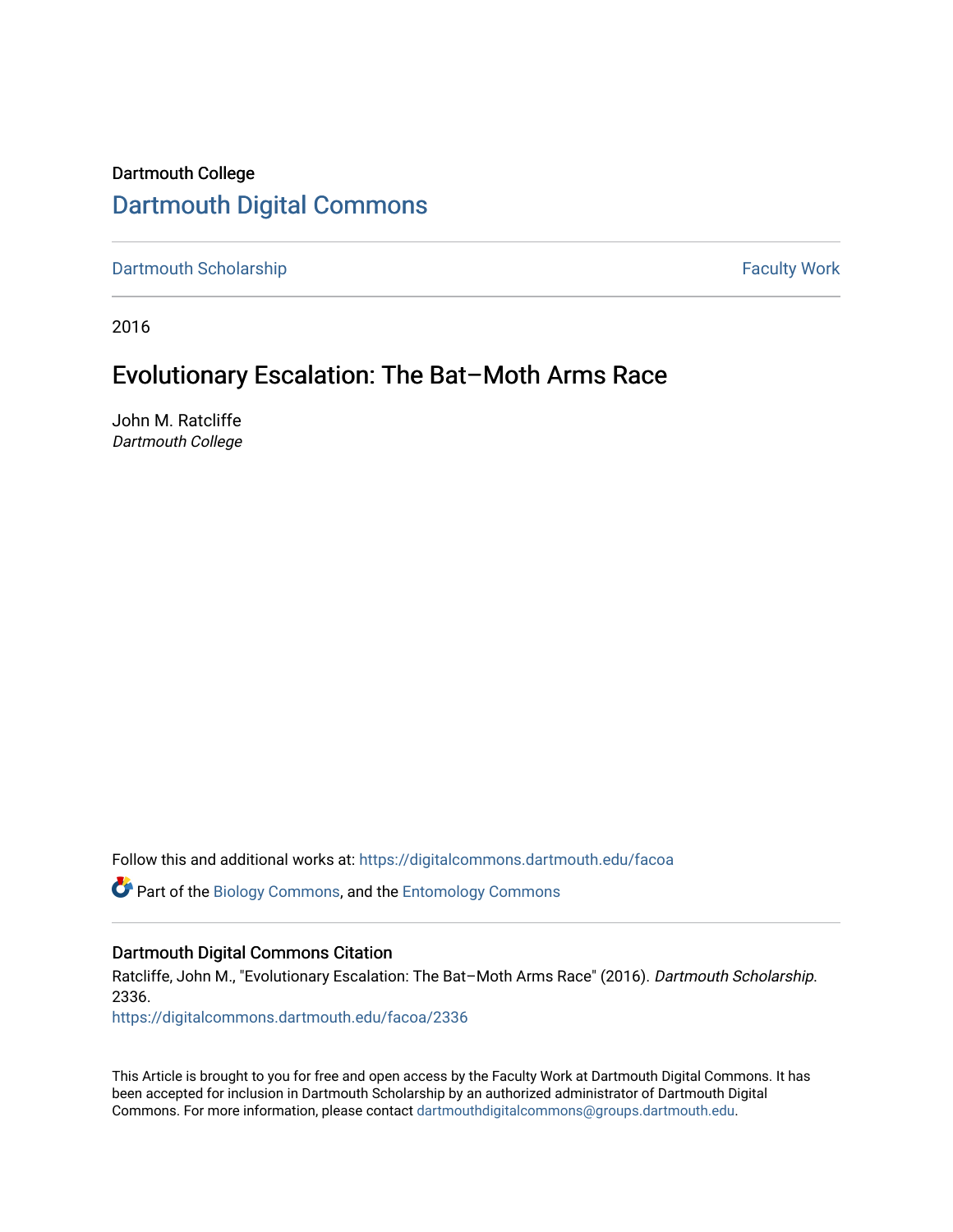## REVIEW

# Evolutionary escalation: the bat–moth arms race

Hannah M. ter Hofstede<sup>1,\*</sup> and John M. Ratcliffe<sup>2,\*</sup>

## ABSTRACT

Echolocation in bats and high-frequency hearing in their insect prey make bats and insects an ideal system for studying the sensory ecology and neuroethology of predator–prey interactions. Here, we review the evolutionary history of bats and eared insects, focusing on the insect order Lepidoptera, and consider the evidence for antipredator adaptations and predator counter-adaptations. Ears evolved in a remarkable number of body locations across insects, with the original selection pressure for ears differing between groups. Although cause and effect are difficult to determine, correlations between hearing and life history strategies in moths provide evidence for how these two variables influence each other. We consider life history variables such as size, sex, circadian and seasonal activity patterns, geographic range and the composition of sympatric bat communities. We also review hypotheses on the neural basis for antipredator behaviours (such as evasive flight and sound production) in moths. It is assumed that these prey adaptations would select for counter-adaptations in predatory bats. We suggest two levels of support for classifying bat traits as counter-adaptations: traits that allow bats to eat more eared prey than expected based on their availability in the environment provide a low level of support for counter-adaptations, whereas traits that have no other plausible explanation for their origination and maintenance than capturing defended prey constitute a high level of support. Specific predator counter-adaptations include calling at frequencies outside the sensitivity range of most eared prey, changing the pattern and frequency of echolocation calls during prey pursuit, and quiet, or 'stealth', echolocation.

KEY WORDS: Insects, Echolocation, Nocturnal, Bat-detecting ears, Arms race, Predator–prey interaction

#### Introduction: the evolutionary history of a predator–prey model system

As a well-known predator–prey model system, the interactions of bats and moths have long fascinated scientists [\(Roeder, 1967\)](#page-12-0), university students ([Alcock, 2013\)](#page-10-0) and children alike [\(Oppel, 1997\)](#page-12-0). Insect-eating bats detect and track moths using echolocation and attempt to capture and consume these insects in flight. In turn, some moths listen for bat echolocation calls to avoid being captured. Although the phrase 'co-evolutionary arms race' is often used to describe the moths' anti-bat defences (which include bat-detecting ears, sound-evoked defensive flight and sound production), there is no evidence of reciprocal adaptations between bats and moths at the species level, nor are the causes and effects of this arms race

<sup>1</sup>Department of Biological Sciences, Dartmouth College, 78 College Street,<br>Hanover, NH 03755, USA. <sup>2</sup>Department of Biology, University of Toronto Mississauga, 3359 Mississauga Road, Mississauga, ON, Canada L5L 1C6.

\*Authors for correspondence ([hannah.ter.hofstede@dartmouth.edu;](mailto:hannah.ter.hofstede@dartmouth.edu) [j.ratcliffe@utoronto.ca](mailto:j.ratcliffe@utoronto.ca))

**D** J.M.R., [0000-0001-5253-7609](http://orcid.org/0000-0001-5253-7609)

exclusive to the interactions between bats and moths. Most adaptations that make bats better moth hunters also make them more effective hunters of other insects, and such adaptations are therefore not moth specific. Likewise, some moths use their ears to detect not only bats but also insect-eating birds or mates ([Conner,](#page-11-0) [1999;](#page-11-0) [Nakano et al., 2015\)](#page-12-0).

The evolutionary histories of predator and prey also differ. The order Lepidoptera (moths and butterflies) originated ∼150 million years ago (mya; [Misof et al., 2014\)](#page-12-0), long before the origin of bats, which first took to the wing sometime between 60 and 95 mya [\(Bininda-Emonds et al., 2007\)](#page-10-0). Although powered flight is a defining characteristic of bats, laryngeal echolocation may have evolved only ∼50 mya ([Simmons et al., 2008; Teeling, 2009](#page-13-0); [Veselka et al., 2010\)](#page-13-0). The distinctive combination of echolocation and powered flight allowed bats to first exploit, then dominate the foraging niche of night-flying insects. Bat predation drove selection for both bat-detecting ears and non-auditory means of avoiding bats in a variety of insects, including moths and butterflies that never evolved ears and remain deaf to bats [\(Fullard and Napoleone, 2001](#page-11-0); [Barber et al., 2015\)](#page-10-0).

The earliest adaptations in the arms race, laryngeal echolocation in bats and tympanal ears in moths, were not necessarily singular events – possibly not in bats, certainly not in moths. For bats, there are two equally parsimonious hypothetical time lines for the origination of laryngeal echolocation; it evolved either once (and was subsequently lost in the Pteropodidae) or twice (once in each of the two suborders Yinpterochiroptera and Yangochiroptera; [Fig. 1\)](#page-2-0). Ears have evolved numerous times independently in divergent lepidopteran groups, with bats as the apparent driver in every instance. Today, some lepidopteran lineages remain earless, having evolved other defences against bats. Interestingly, bats, which originated after insect-eating birds, may have driven some previously nocturnal lepidopteran lineages, including some extant butterflies ([Yack and Fullard, 2000\)](#page-13-0) and tiger moths [\(Ratcliffe and](#page-12-0) [Nydam, 2008\)](#page-12-0), into being diurnal.

The interactions of bats and moths do not meet a strict definition of co-evolution in which two species demonstrate reciprocal adaptations [\(Janzen, 1980](#page-11-0); [Jones and Rydell, 2003](#page-12-0); [Jacobs et al.,](#page-11-0) [2008;](#page-11-0) [Ratcliffe, 2009](#page-12-0)). Co-evolutionary relationships are most common between host and parasite species or mutualistic partners such as plants and pollinators, but are rarely observed between predator and prey. [Dawkins and Krebs \(1979\)](#page-11-0) suggest that the rarity of co-evolution between predators and prey is due to the 'life–dinner principle' – the cost of a mistake being death for the prey versus only a lost meal for the predator – resulting in more specific antipredator defences than predator counter-strategies. Here, we concentrate on the traits of lepidopteran species that reduce their risk of being attacked by bats, emphasizing moths' ears, auditory-evoked evasive flight and defensive sounds. We also review auditory-based defences in other insect groups. Lastly, we discuss the evolutionary refinement of bat echolocation and related adaptations that have allowed bats to better exploit insects at night, including, but not limited to, moths with bat-detecting ears. In

Journal of Experimental Biology

 $\overline{\circ}$ 

**I**snunol

**Experimental** 

Biology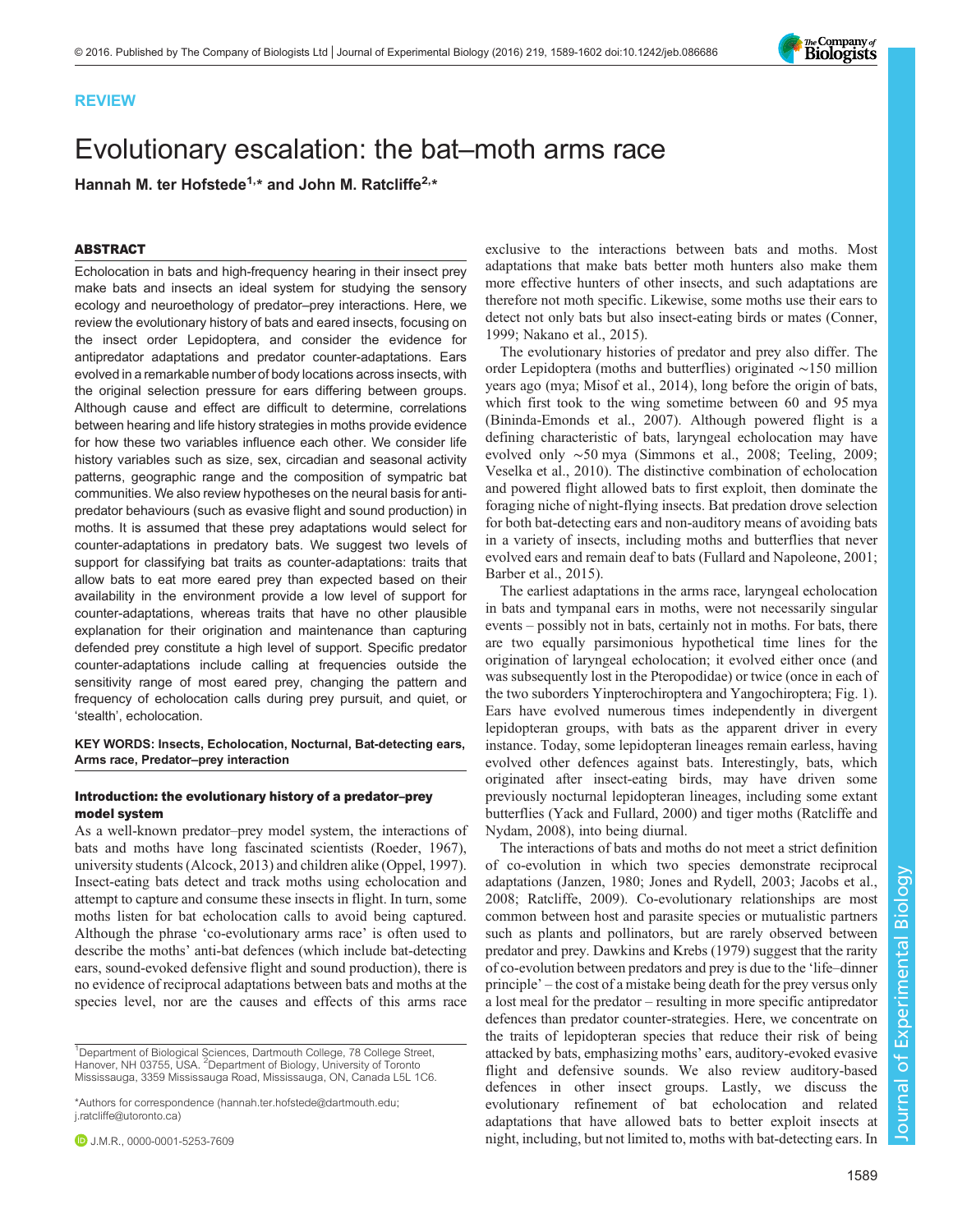#### <span id="page-2-0"></span>Glossary

#### Aerial hawking

The capture of airborne prey on the wing. Considered to be the predominant means of prey capture in most bats.

#### Chordotonal organs

Sensory structures specific to insects and crustaceans that contain stretch receptors and are dispersed throughout the body. Most chordotonal organs are proprioceptors, meaning that they detect and encode information about the position or movement of the animal's own body parts.

#### Feeding buzz

After laryngeal-echolocating bats detect airborne prey, they increase their echolocation call rate dramatically over the course of their attack, culminating in a feeding buzz ( $>$ 90 calls s<sup>-1</sup>).

#### **Phonotaxis**

The act of moving in response to sound. Positive phonotaxis refers to movement towards sound, such as when female crickets walk towards a singing male, whereas negative phonotaxis refers to movement away from sound, such as when a flying cricket flies away from an echolocating bat. Stridulatory organ

A structure on an animal that is used to produce sound by rubbing one part against another. Often these consist of a series of ridges, called the file, and a single protrusion that is scraped against the file to produce sound.

#### Substrate gleaning

The capture of prey from terrestrial surfaces, e.g. vegetation or the ground. Although long known to be a means by which bats take prey, its prevalence has been underestimated.

#### **Tymbal**

A thin area of insect cuticle buckled by muscular action to produce sound. In tiger moths, tymbals are located on the ventral surface of the thorax and can be unstriated (producing two clicks per muscular contraction and relaxation cycle) or striated (producing multiple clicks per cycle).

#### Tympanum

A very thin region of insect cuticle forming a membrane that oscillates in response to sound waves. The tympanum is usually backed up by air sacs and is innervated either directly or indirectly by a chordotonal organ that transduces the movement of the tympanum into neural activity.

summary, we feel the relationship between bats, moths and other night-flying insects continues to represent an ideal system to improve our understanding of the sensory ecology and neuroethology of predator–prey interactions.

#### Anti-predator adaptations

#### The evolutionary origins of bat-detecting ears

The evolution of echolocation in bats set the stage for the vast diversity of ultrasound (>20 kHz) sensitive ears found in modern insects. As an active sensing system using high-energy acoustic signals, echolocation provides potential information to would-be prey. High-frequency-sensitive ears and auditory-evoked avoidance behaviours have evolved in at least six orders of insects [\(Yack and](#page-13-0) [Dawson, 2008](#page-13-0)): Orthoptera (crickets, katydids and locusts), Diptera (some tachinid flies), Dictyoptera (mantids), Coleoptera (some tiger and scarab beetles), Neuroptera (green lacewings) and Lepidoptera (moths and butterflies) [\(Fig. 2A](#page-3-0), [Table 1](#page-4-0)). Within the Lepidoptera alone, ears have evolved independently at least six times [\(Fig. 2A](#page-3-0), [Table 1\)](#page-4-0).

In insects with bat-detecting ears, auditory organs apparently evolved from chordotonal organs, which are sensory organs specific to insects and crustaceans that contain neurons sensitive to body movements ([Kavlie and Albert, 2013\)](#page-12-0). Chordotonal organs are dispersed throughout the body, explaining why ears are found in many different locations in insects ([Fullard and Yack, 1993](#page-11-0); [Yack](#page-13-0)



Fig. 1. Two equally parsimonious scenarios for the evolution of laryngeal echolocation in bats. (A) Laryngeal echolocation is presumed to be the ancestral state of bats and to have evolved once (+) with subsequent loss (−) in the family Pteropodidae. (B) Laryngeal echolocation is presumed to have evolved twice (+), once in the lineage leading to the Yangochiroptera, which includes the superfamilies Emballonuroidea, Vespertilionoidea and Noctilionoidea, and again in the lineage leading to the Rhinolophoidea, a superfamily within the suborder Yinpterochiroptera, which includes the Pteropodidae. Ticks indicate superfamilies in which all species are laryngeal echolocators, crosses indicate a lack of laryngeal echolocation. Adapted from [Teeling \(2009\),](#page-13-0) [Fenton and Ratcliffe \(2010\)](#page-11-0) and [Fenton et al. \(2012\).](#page-11-0) mya, million years ago.

[and Dawson, 2008;](#page-13-0) [Fig. 2A](#page-3-0)). Insect ears that evolved from chordotonal organs consist of a tympanum (a membrane that vibrates in response to sound) and auditory receptor cells activated by sound-induced tympanal vibrations ([Fig. 2B](#page-3-0),C). Given the intense sounds produced by echolocating bats ([Waters and Jones,](#page-13-0) [1995;](#page-13-0) [Holderied and von Helversen, 2003; Holderied et al., 2005](#page-11-0); [Surlykke and Kalko, 2008\)](#page-13-0), and thus the ability of these sounds to vibrate cuticle, it is easy to imagine an evolutionary progression from a chordotonal organ measuring the movements of particularly thin areas of the exoskeleton to the ears of modern insects [\(Yack,](#page-13-0) [2004; Yack and Dawson, 2008](#page-13-0)). Although some insects have nontympanal ears, none of these ears are known to function in bat detection because they are insensitive to high-frequency sounds [\(Yack and Dawson, 2008\)](#page-13-0). The ears of noctuoid moths are the best studied among the numerous families of moths with ears.

Despite the common use of ears for bat detection among the groups listed above, the original selection pressure for hearing varies. Fossil evidence shows that hearing evolved in orthopterans for intraspecific communication before the appearance of bats [\(Plotnick and Smith, 2012](#page-12-0)). Tachinid flies that listen for the calling songs of their cricket hosts also had ears before bats evolved ([Rosen](#page-13-0) [et al., 2009\)](#page-13-0). For both of these groups, hearing was co-opted for bat detection in addition to still performing its original function. The original selection pressure for ears in some beetles is unclear: the ear is well suited for bat detection and ultrasound triggers evasive flight, but many species also produce sounds themselves, possibly for intraspecific communication ([Yager and Spangler, 1995](#page-14-0), [1997](#page-14-0)).

For mantids, green lacewings and moths, it had been assumed that hearing evolved in response to echolocating bats, because bat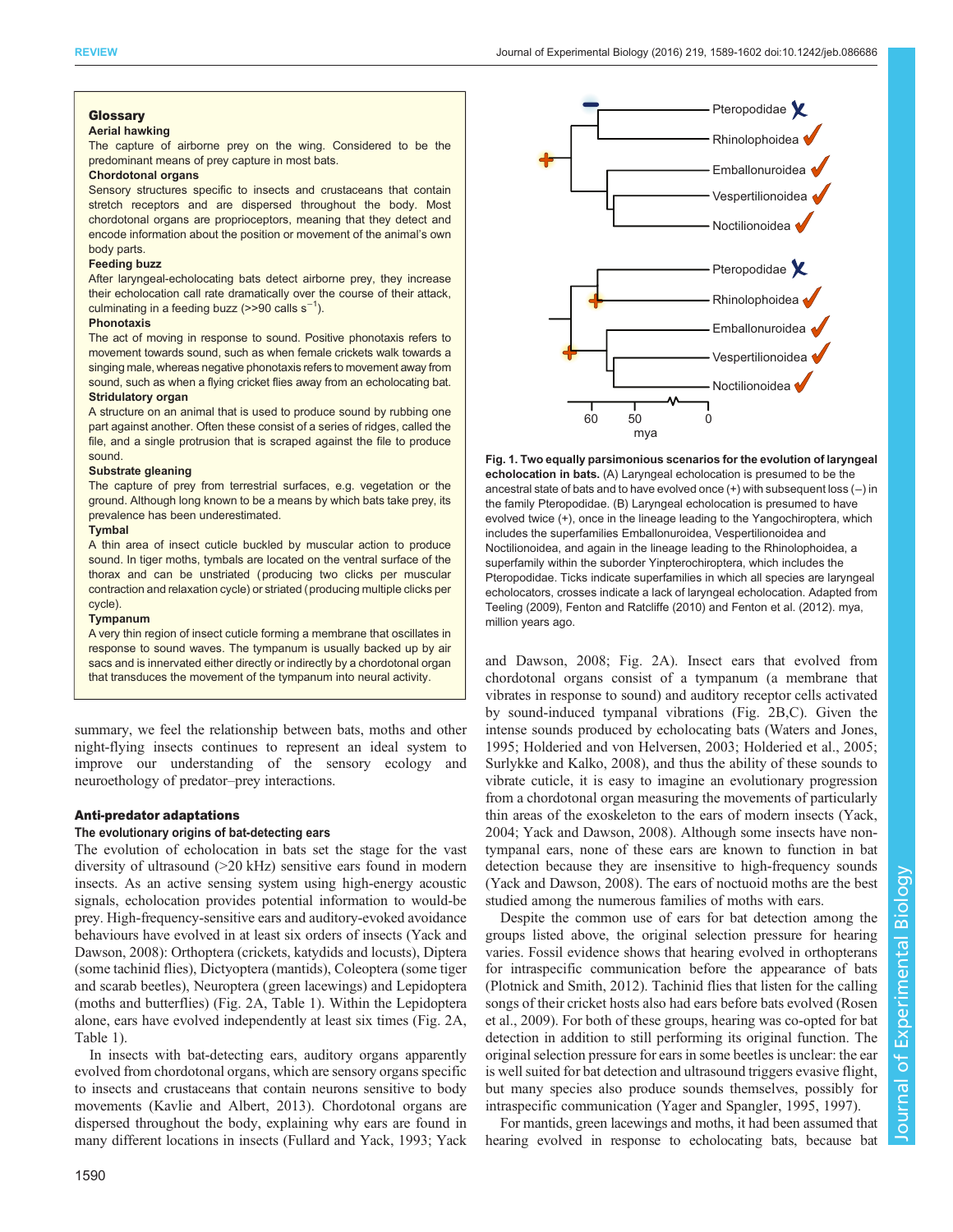<span id="page-3-0"></span>

Fig. 2. Distribution of ears across insects and moth ear structure. (A) A generalized insect and an insect phylogeny indicating where ears, if present, are located on the body in different orders and how many times ears have evolved independently in each of these orders. Shading indicates the known functions of ears: red, bat detection only; blue, functions other than bat detection; grey, bat detection plus other functions. Other functions include communication and eavesdropping on host signals. See [Table 1](#page-4-0) for references. Adapted from [Yack and Dawson \(2008\)](#page-13-0); phylogeny redrawn from [Misof et al. \(2014\).](#page-12-0) (B) Structural diagram of a noctuid moth ear, illustrating the presence of air sacs behind the tympanum and the attachment of the two auditory receptor cells, A1 and A2, to the tympanum (adapted from [Roeder and Treat, 1957](#page-12-0)). The axon of the non-auditory B-cell, which monitors the movement of the moth's wings [\(Yack and Fullard,](#page-13-0) [1993\)](#page-13-0), is also present in the auditory nerve. (C) Photograph of the inner surface of a noctuid moth tympanum showing the site of attachment of the receptor cells to the tympanic membrane (white fibres attaching to pale patch on dark tympanic membrane). Photo credit: M. B. Fenton (reproduced with permission).

detection is the primary and often sole function of these ears today [\(Yack and Dawson, 2008](#page-13-0)). A recent paper using molecular methods, however, suggests that mantids had ears before bats evolved ([Yager](#page-14-0) [and Svenson, 2008\)](#page-14-0). Mantid hearing may have first functioned in detecting other types of danger-indicating acoustic stimuli, and might then have been co-opted to detect bat echolocation calls. Although the evidence that bats drove the evolution of hearing in moths is strong, these surprising results from mantids make it clear that further molecular studies are needed to confirm whether the original function of moth and lacewing ears was indeed bat detection.

What is the evidence that moth ears evolved in response to echolocating bats? First, bat avoidance is the sole function of ears in most moth species [\(Fullard, 1988\)](#page-11-0), and sound-triggered evasive flight provides a survival advantage for moths under attack by bats [\(Roeder and Treat, 1962](#page-12-0); [Acharya and Fenton, 1999](#page-10-0); [Fullard, 2001\)](#page-11-0). Other uses, such as detecting insect-eating birds or intraspecific communication, are likely to be derived ([Conner, 1999](#page-11-0); [Jacobs](#page-11-0) [et al., 2008; Fournier et al., 2013\)](#page-11-0). That said, ever more moth species are being reported to use sound for communication, and this function might be much more common than previously realized [\(Nakano et al., 2009\)](#page-12-0). Second, the relative insensitivity of moth ears suggests that they are adapted to detecting high-intensity ultrasound sources, such as bat calls ([Waters and Jones, 1995](#page-13-0); [Holderied and](#page-11-0) [von Helversen, 2003](#page-11-0); [Holderied et al., 2005](#page-11-0); [Surlykke and Kalko,](#page-13-0) [2008\)](#page-13-0), rather than faint ambient sounds like crackling vegetation [\(Fullard, 1988](#page-11-0)). Third, moth ears are typically tuned to the frequencies of echolocation calls used by their sympatric bat community and not to other environmental sources of sound [\(Fullard, 1988](#page-11-0), [1998\)](#page-11-0). The auditory receptors also quickly exhibit sensory adaptation to constant sound, but remain sensitive to pulsed sounds like bat calls ([Fullard et al., 2008a\)](#page-11-0). Fourth, there is a strong correlation between the sensitivity of moths' ears and their expected exposure to bats [\(ter Hofstede et al., 2008a\)](#page-13-0).

Moth ears consist of a tympanum (see Glossary) that vibrates in response to sound and 1–4 auditory receptor neurons (depending on the species) that are activated by this movement (Fig. 2B,C; [Box 1\)](#page-5-0).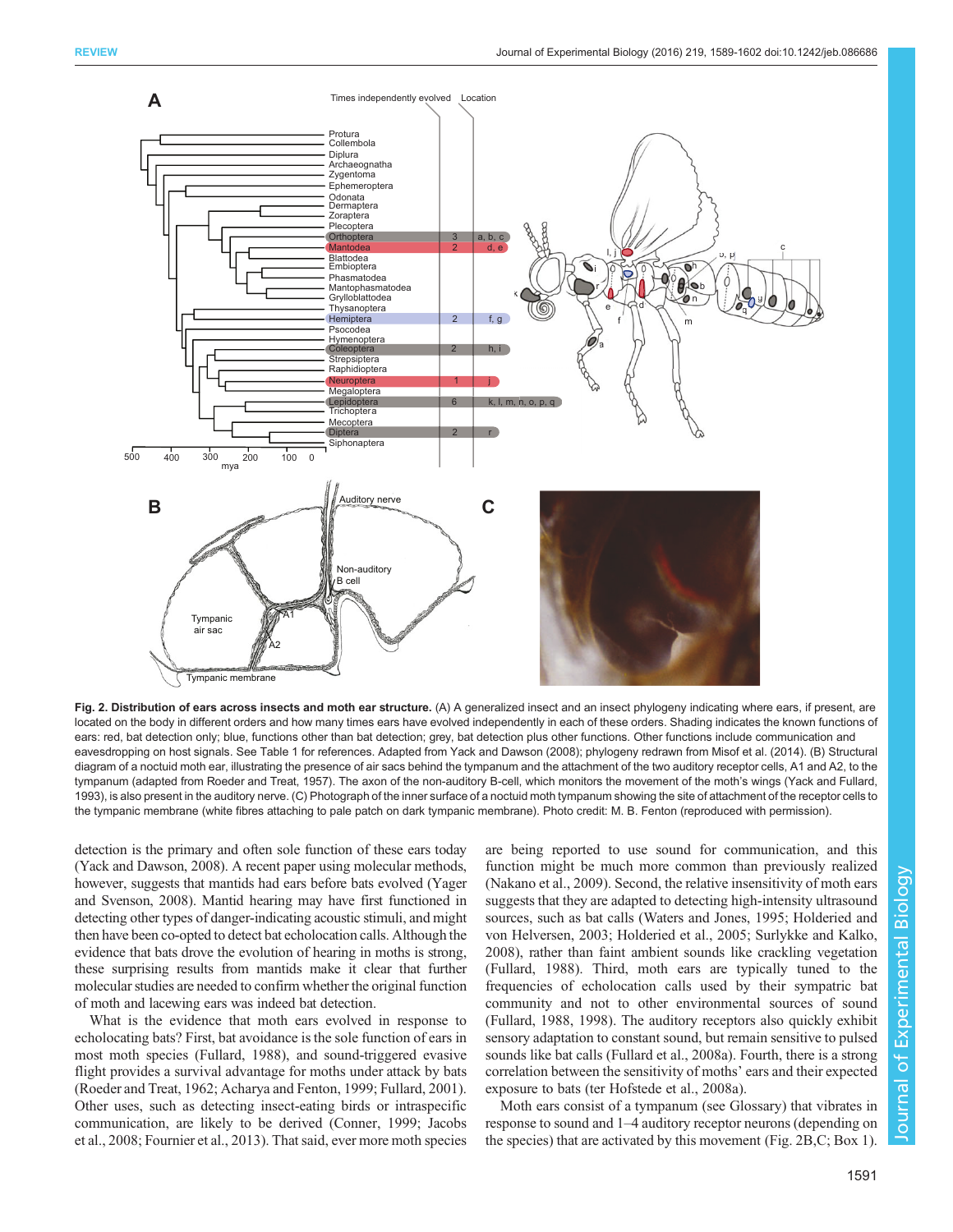| Order       | Superfamily   | Family                             | Location<br>of ear | Original<br>function<br>of ear | No. of auditory<br>afferents | Neural<br>threshold<br>(dB SPL) | <b>Best</b><br>frequency<br>(neural,<br>kHz) | Evasive<br>responses to<br>ultrasound?<br>(Y/N/U) | Graded<br>evasive<br>response?<br>(Y/S/U) | References |
|-------------|---------------|------------------------------------|--------------------|--------------------------------|------------------------------|---------------------------------|----------------------------------------------|---------------------------------------------------|-------------------------------------------|------------|
| Lepidoptera | Bombycoidea   | Sphingidae                         | Mouth              | B                              | 1                            | $50 - 60$                       | $20 - 40$                                    | Υ                                                 | Υ                                         | $1 - 5$    |
|             | Noctuoidea    | Noctuidae,<br>Nolidae,<br>Erebidae | Thorax             | B                              | $\overline{2}$               | $20 - 55$                       | $15 - 45$                                    | Υ                                                 | Υ                                         | $6 - 8$    |
|             |               | Oesandridae                        | Thorax             | B                              | $\overline{2}$               | 50                              | $20 - 40$                                    | U                                                 | U                                         | 9          |
|             |               | Notodontidae                       | Thorax             | B                              |                              | $45 - 55$                       | $35 - 50$                                    | Y                                                 | Υ                                         | 10, 11     |
|             | Geometroidea  | Geometridae                        | Abdomen            | B                              | 4                            | $35 - 50$                       | $20 - 30$                                    | Υ                                                 | Υ                                         | $12 - 15$  |
|             |               | Uraniidae                          | Abdomen            | B                              | 2                            | 30                              | $20 - 25$                                    | U                                                 | U                                         | 16         |
|             | Drepanoidea   | Drepanidae                         | Abdomen            | B                              | 2                            | 50                              | $30 - 50$                                    | U                                                 | U                                         | 17         |
|             | Pyraloidea    | Pyralidae                          | Abdomen            | B                              | 4                            | $40 - 50$                       | $30 - 70$                                    | Υ                                                 | Υ                                         | $18 - 22$  |
|             |               | Crambidae                          | Abdomen            | B                              | 4                            | U                               | U                                            | U                                                 | U                                         | 16         |
|             | Papilionoidea | Hedylidae                          | Wings              | B                              | $U(15-45?)$                  | 60                              | $40 - 80$                                    | Υ                                                 | U                                         | 23, 24     |
|             |               | Nymphalidae                        | Wings              | U                              | U                            | U                               | U                                            | Υ                                                 | U                                         | 25         |
| Diptera     | Oestroidea    | Tachinidae                         | Thorax             | O                              | 60-150                       | $45 - 60$                       | $10 - 40$                                    | Υ                                                 | Υ                                         | $26 - 29$  |
| Coleoptera  | Scarabaeoidea | Scarabidae                         | Thorax             | B                              | $3 - 8$                      | $55 - 65$                       | $40 - 50$                                    | Υ                                                 | Υ                                         | 30, 31     |
|             |               | Cicindelidae                       | Abdomen            | B or C                         | $4 - 20$                     | $50 - 55$                       | $20 - 35$                                    | Y                                                 | Υ                                         | $32 - 34$  |
| Neuroptera  | Chrysopoidea  | Chrysopidae                        | Wings              | B                              | 28                           | 60                              | $40 - 50$                                    | Υ                                                 | Υ                                         | $35 - 37$  |
| Dictyoptera | Mantodea      | Mantidae                           | Thorax             | U                              | 32                           | $55 - 60$                       | $25 - 50$<br>(120)                           | Y                                                 | Υ                                         | $38 - 42$  |
| Orthoptera  | Acridoidea    | Acrididae                          | Abdomen            | O                              | 60-100                       | 40                              | $10 - 20$                                    | Υ                                                 | Υ                                         | $43 - 45$  |
|             | Grylloidea    | Gryllidae                          | Legs               | С                              | $60 - 80$                    | $35 - 55$                       | $14 - 16$                                    | Υ                                                 | Υ                                         | 43, 46-49  |
|             | Tettigonoidea | Tettigoniidae                      | Legs               | C                              | $20 - 60$                    | $30 - 45$                       | $10 - 30$                                    | Υ                                                 | S                                         | 43, 50-55  |

#### <span id="page-4-0"></span>Table 1. Comparative anatomical, physiological and behavioural traits of insect groups with ultrasound-sensitive ears

Original function of ear (hypothesized): B, bat detection; C, communication; O, other (detection of prey or other predatory sounds); U, unknown. Neural threshold: lowest sound level to elicit sensory neural activity. Best frequency: frequency of best threshold (kHz). Neural thresholds vary in terms of criteria for thresholds and whether neural thresholds were recorded from auditory afferents or interneurons. Evasive responses to ultrasound: Y, yes; N, no; U, unknown. Graded evasive response: form or intensity of the response changes with increasing sound amplitude (Y, yes; U, unknown; S, some species and not others).  $^1$ [Göpfert and Wasserthal, 1999a;](#page-11-0)  $^2$ [Göpfert and Wasserthal, 1999b;](#page-11-0)  $^3$ [Göpfert et al., 2002](#page-11-0);  $^4$ [Roeder, 1975](#page-12-0);  $^5$ [Roeder et al., 1968](#page-12-0);  $^6$ [Fullard et al., 2008b](#page-11-0);  $^7$ [Surlykke](#page-13-0) [et al., 1999;](#page-13-0) <sup>8</sup>[ter Hofstede et al., 2013;](#page-13-0) <sup>9</sup>[Fullard, 2006](#page-11-0); <sup>10</sup>[Surlykke, 1984;](#page-13-0) <sup>11</sup>ter Hofstede et al., 2008a; <sup>12</sup>Fenton and Fullard, 1979; <sup>13</sup>[Rydell et al., 1997;](#page-13-0) <sup>14</sup>[Surlykke](#page-13-0) [and Filskov, 1997](#page-13-0); <sup>15</sup>[Svensson et al., 1999](#page-13-0); <sup>16</sup>Minet and Surlykke, 2003; <sup>17</sup>[Surlykke et al., 2003](#page-13-0); <sup>18</sup>Pérez and Zhantiev, 1976; <sup>19</sup>[Skals and Surlykke, 2000;](#page-13-0)<br><sup>20</sup>Rodríguez and Greenfield, 2004; <sup>21</sup>Takanashi et al., 2 [1988;](#page-13-0) <sup>33</sup>[Yager and Spangler, 1995;](#page-14-0) <sup>34</sup>[Yager and Spangler, 1997;](#page-14-0) <sup>35</sup>[Miller, 1970;](#page-12-0) <sup>36</sup>[Miller, 1971;](#page-12-0) <sup>37</sup>Miller and Olesen, 1979; <sup>38</sup>[Yager and Hoy, 1987](#page-14-0); <sup>39</sup>Yager and [Hoy, 1989](#page-14-0); <sup>40</sup>[Yager and Svenson, 2008;](#page-14-0) <sup>41</sup>Triblehorn and Yager, 2001; <sup>42</sup>[Yager et al., 1990](#page-14-0); <sup>43</sup>[Yack, 2004](#page-13-0); <sup>44</sup>[Robert, 1989;](#page-12-0) <sup>45</sup>[Römer et al., 1988;](#page-12-0) <sup>46</sup>Nolen and Hoy, [1986;](#page-12-0) <sup>47</sup>Schildberger, 1984; <sup>48</sup>[Boyd et al., 1984](#page-10-0); <sup>49</sup>[Fullard et al., 2010;](#page-11-0) <sup>50</sup>Faure and Hoy, 2000; <sup>51</sup>[ter Hofstede and Fullard, 2008;](#page-13-0) <sup>52</sup>[ter Hofstede et al., 2008b;](#page-13-0) <sup>53</sup>ter

[Hofstede et al., 2010;](#page-13-0) <sup>54</sup>[Schulze and Schul, 2001](#page-13-0); <sup>55</sup>[Libersat and Hoy, 1991.](#page-12-0)

Regardless of the number of auditory afferents in different moth taxa, each afferent has the same frequency tuning as the others, meaning that moths are not capable of frequency discrimination [\(Fullard, 1988](#page-11-0), [1998](#page-11-0)). Each afferent, however, has different sound level thresholds [\(Fig. 3](#page-5-0)A; [Roeder, 1967](#page-12-0)). The difference between the most sensitive receptor and the next most sensitive receptor is  $\sim$ 2–6 dB in pyralids [\(Skals and Surlykke, 2000](#page-13-0)), 15 dB in geometrids ([Roeder, 1974a](#page-12-0); [Surlykke and Filskov, 1997\)](#page-13-0) and 15– 20 dB in noctuids [\(ter Hofstede et al., 2013\)](#page-13-0). These differences in threshold between afferents increase the range of amplitudes to which the ear can respond by allowing the less sensitive afferent to continue encoding increasing sound amplitude once the most sensitive afferent has reached its maximum firing capability. This allows for a very large dynamic range for intensity discrimination of 40–60 dB [\(Roeder, 1967;](#page-12-0) [Coro and Perez, 1993\)](#page-11-0), which should provide valuable information about the relative distance of an approaching bat.

Despite the convergence of form and function in moth ears, there are differences between moth species and taxonomic families that could provide insight into the evolutionary history between bats and moths. For example, the lowest threshold of the most sensitive receptor can range from 20 to 60 dB across different species of noctuids and notodontids ([Surlykke, 1984](#page-13-0); [Surlykke et al., 1999](#page-13-0); [Fullard et al., 2008b;](#page-11-0) [ter Hofstede et al., 2008a\)](#page-13-0). By comparison,

bats have much more sensitive ears, with hearing thresholds similar to those of humans, at 2–20 dB sound pressure level (SPL; [Moss](#page-12-0) [and Schnitzler, 1995\)](#page-12-0). The enormous 40 dB range in hearing thresholds across moth species has important behavioural and ecological consequences: sensitivity determines the distance at which moths can detect an oncoming bat, and thus the time available for escape. Below, we consider the selection pressures that could have contributed to, or resulted from, variation in moths' hearing ranges and sensitivity.

#### Moth auditory sensitivity: cause and effect

Determining cause and effect in relationships between moth auditory sensitivity and behavioural ecology is difficult. Here, we present these relationships with no assumptions about which came first, variation in auditory sensitivity or variation in life history. Regardless, we must consider the costs that select against ever more sensitive high-frequency hearing. For a moth, reacting to nonthreatening environmental sources of ultrasound, like crackling vegetation ([Fullard, 1988](#page-11-0)) or bats that are too far away to be a viable threat, could result in missed mating or feeding opportunities, or even more dire consequences, such as being exposed to non-aerial predators as a result of evasive diving [\(Guignion and Fullard, 2004\)](#page-11-0). In addition to such costs, species size, nocturnal activity level, phenology and aspects of the sympatric bat community are all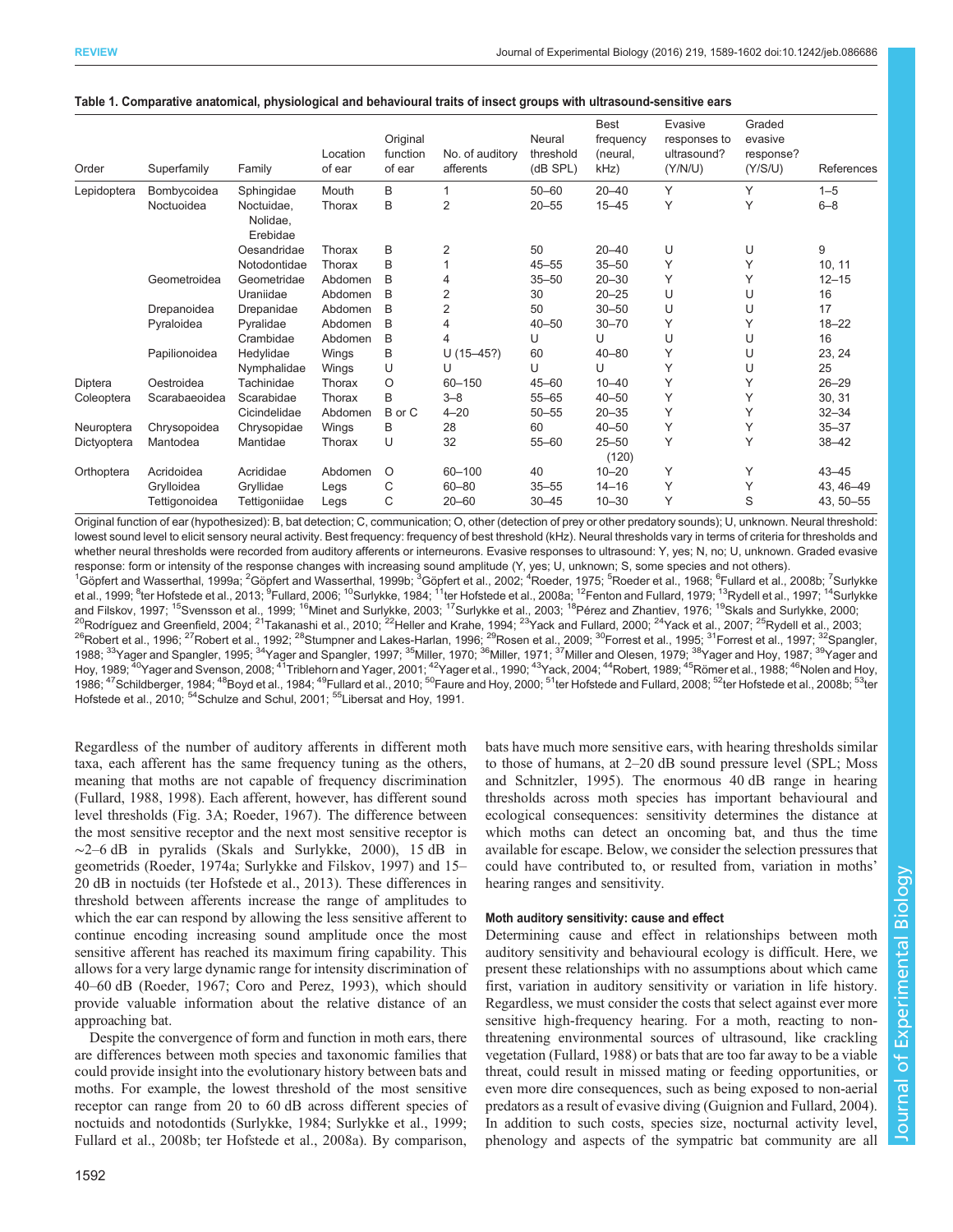#### <span id="page-5-0"></span>Box 1. Adaptive simplicity in bat detection

With only 1–4 sensory cells per ear, depending on the family or superfamily [\(Table 1\)](#page-4-0), moth ears are among the simplest sensory organs in nature, which could be adaptive for predator detection [\(Forrest et al.,](#page-11-0) [1997](#page-11-0); [Yack et al., 1999; Surlykke et al., 2003](#page-13-0)). Sensory system complexity is advantageous if it provides more information for improved decision making and subsequent adaptive behaviours ([Dangles et al., 2005\)](#page-11-0). For rapid, reflex-like responses to predators, however, just a few cells with an appropriate threshold could provide an ideal rate of information transfer [\(Yack et al., 1999\)](#page-13-0). Indeed, when we consider the number of auditory afferents across bat-detecting insects ([Table 1\)](#page-4-0), those that use their ears solely to detect bats have fewer afferents (1–32) than those that also use their ears for other purposes (60–150). The number of afferents is even greater for insects that only use their ears for communication, such as cicadas (∼1500; [Wohlers](#page-13-0) [et al., 1979\)](#page-13-0) and bladder grasshoppers (∼2000; [Van Staaden et al.,](#page-13-0) [2003](#page-13-0)). In addition to rapid information processing, evolutionary history and physical and energetic constraints probably contributed to the simplicity of bat-detecting ears [\(Hasenfuss, 1997; Dusenbury, 2001](#page-11-0); [Smith and Lewicki, 2006](#page-13-0); [Niven and Laughlin, 2008\)](#page-12-0). In most moth superfamilies, the number of auditory receptors in adult moths is the same as the number of sensory cells in the homologous chordotonal organ of the larva or closely related atympanate species [\(Hasenfuss,](#page-11-0) [1997](#page-11-0); [Yack et al., 1999](#page-13-0)). The complexity of the sense organ does not increase during the transition from chordotonal organ to ear, as it does in insects that also use their ears for communication [\(Yack et al., 1999\)](#page-13-0). In the Noctuoidea, there is a reduction to one (Notodontidae) or two (other noctuoid families) auditory receptors from an original three sensory cells in the homologous larval structure ([Hasenfuss, 1997](#page-11-0)). It is unclear whether Notodontidae is basal to the other noctuoid families, and lost two cells in one event [\(Zahiri et al., 2011](#page-14-0)), or whether this group is nested within the other noctuoid families [\(Regier et al., 2009](#page-12-0), [2013](#page-12-0)) and independently lost these cells twice. In the adult ear of the Drepanidae, moths maintain the four sensory units found in the homologous larval structure, but only two function as auditory receptors [\(Surlykke et al.,](#page-13-0) [2003](#page-13-0)). Thus, conserving just a few afferents, or even losing afferents, is common for moth ears and suggests a constraint on complex ears, or a benefit for simple ears, in this group.

correlated with moth auditory sensitivity – each of these aspects of life history is considered below.

#### Moth species size

Bats can detect larger moths at greater distances than they can detect smaller moths. Larger moths, however, have more sensitive ears [\(Surlykke et al., 1999\)](#page-13-0) and detect bats at greater distances than do smaller moths, essentially compensating for their increased conspicuousness. This relationship between size and sensitivity is strongest for frequencies that are used by a large number of sympatric bats for echolocation [\(ter Hofstede et al., 2013\)](#page-13-0). [Forrest](#page-11-0) [et al. \(1995\)](#page-11-0) suggest that this pattern of size and sensitivity may apply across all insects with bat-detecting ears. [Römer et al. \(2008\),](#page-12-0) however, show that there is no relationship between size and highfrequency sensitivity in phaneropterine katydids, which produce high-frequency communication signals.

#### Nocturnal activity level

Moth species can vary in the sensitivity or tuning of their hearing depending on their exposure to bats, either temporally or geographically. Where there is sexual dimorphism in flight ability (flightless females, flight-capable males), males are at greater risk of bat predation, and females have less sensitive ears than males [\(Cardone and Fullard, 1988](#page-11-0); [Rydell et al., 1997\)](#page-13-0). Interestingly, this relationship is also found in mantids [\(Yager, 1990](#page-13-0)). At a finergrained level, for moth species in which both sexes fly, males might



Fig. 3. Moth auditory tuning curves and distance model for bat–moth detection. (A) Threshold tuning curves for A1 and A2 of the noctuid moth Noctua pronuba (adapted from [Madsen and Miller, 1987\)](#page-12-0), showing the lowest sound level to elicit neural activity (lower values indicate more sensitive hearing). The two neurons have similarly shaped tuning curves – with greatest sensitivity to the ultrasonic frequencies typical of bat echolocation calls – but differ in sensitivity, with A2 thresholds ∼20 dB greater (less sensitive) than A1 thresholds. SPL, sound pressure level. (B) Variation in the sensitivity and shape of auditory tuning curves for noctuid moths living in the bat-free habitat of Tahiti (French Polynesia), the single bat species community of Kauai (Hawaiian Islands) and the bat-rich community of Zimbabwe (adapted from [Fullard, 1998](#page-11-0); [Fullard et al., 2007\)](#page-11-0). (C) Model depicting detection distances based on moth threshold tuning curves. The blue line shows the distance at which one moth species can hear the calls of one bat species, and the red line shows the distance at which the bat can hear the echo from the moth. For bat echolocation calls at low call source levels, bats hear moth echoes over greater distances than moths hear bat calls, and the opposite is true at high source levels. peSPL, peak equivalent sound pressure level, the sound level of a pure tone of the same frequency and peak-to-peak amplitude as the bat call. Adapted from [Goerlitz et al. \(2010\).](#page-11-0)

still be at greater risk of bat predation if they fly more at night in search of perched pheromone-releasing females. Although malebiased moth predation by bats has been observed around streetlights [\(Acharya, 1995](#page-10-0)), a male-biased flight-to-light response also exists in some moths [\(Altermatt et al., 2009](#page-10-0)). In general, for moth species in which both males and females fly, there is no evidence for differences in sensitivity between male and female moths [\(Surlykke](#page-13-0) [and Gogala, 1986](#page-13-0); [Surlykke and Treat, 1995](#page-13-0); [Skals and Surlykke,](#page-13-0) [1999, 2000](#page-13-0); [Fullard, 2006\)](#page-11-0). Sex and size aside, moth species with less sensitive ears fly less at night [\(ter Hofstede et al., 2008a](#page-13-0)). Thus, although less sensitive moths experience greater risks in terms of their proximity to bats before initiating evasive flight, they compensate for this cost by reducing their exposure to bats [\(ter](#page-13-0) [Hofstede et al., 2008a](#page-13-0)).

Diurnal moth species either do not have ears or have less sensitive ears than nocturnal moths [\(Fullard et al., 1997, 2000](#page-11-0); [Surlykke](#page-13-0) [et al., 1998](#page-13-0); [Muma and Fullard, 2004](#page-12-0)). Similarly, in butterflies, ultrasound-sensitive ears are only found among nocturnal species [\(Yack and Fullard, 2000\)](#page-13-0), whereas some diurnal butterflies have ears that are sensitive to low-frequency sounds for communication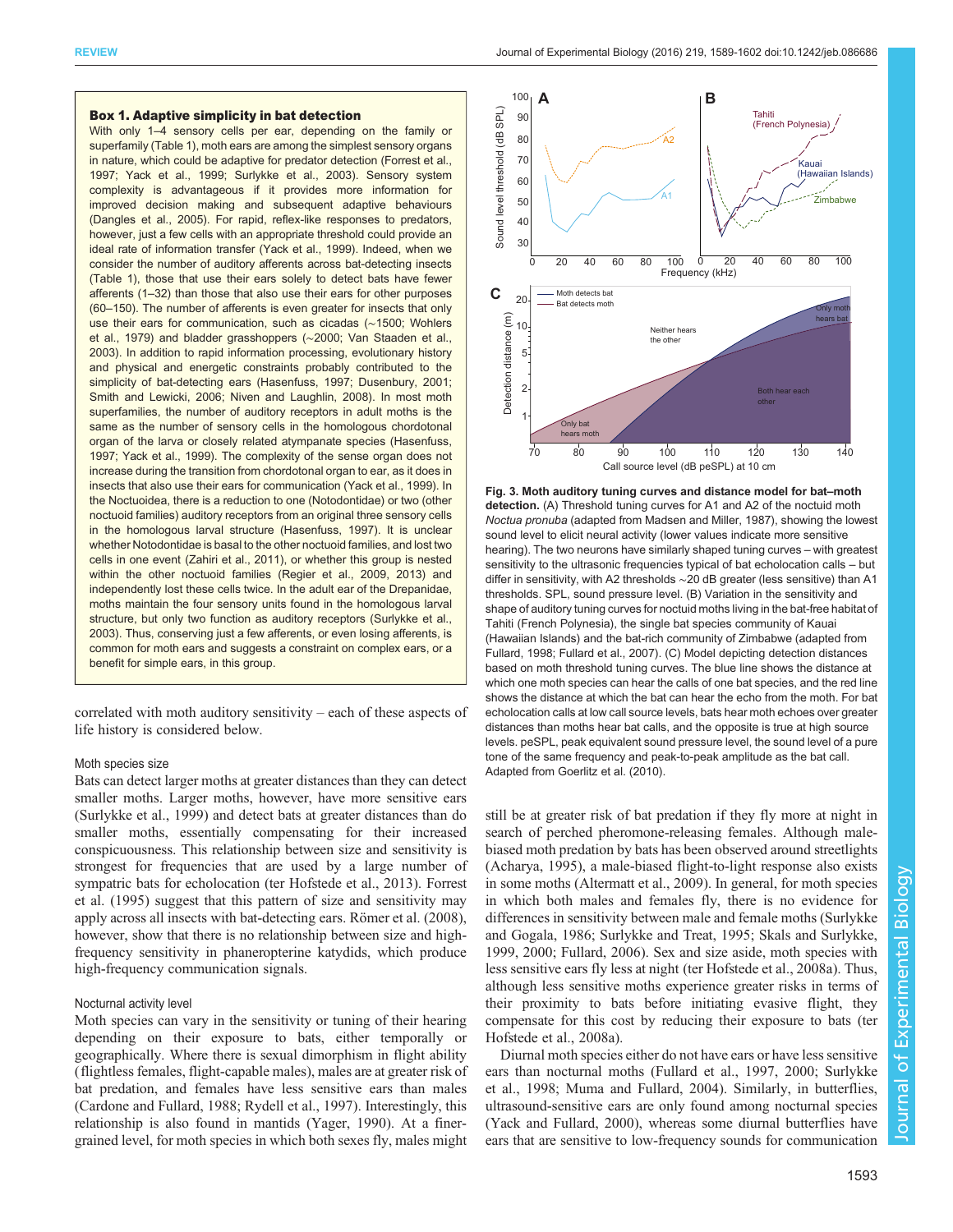or hearing avian predators ([Yack et al., 2000](#page-13-0); [Lane et al., 2008](#page-12-0); [Lucas et al., 2009\)](#page-12-0). Actograms of flight activity have revealed that many moths that were considered diurnal are also active at night, explaining the maintenance of sensitive ears in these species [\(Fullard and Dawson, 1999; Fullard and Napoleone, 2001\)](#page-11-0). Moths that are active during the day often have greater sensitivity to sonic (<20 kHz) frequencies ([Fullard et al., 1997;](#page-11-0) [Surlykke et al., 1998\)](#page-13-0), perhaps as a derived defence to detect the rustling sounds of birds [\(Jacobs et al., 2008](#page-11-0)).

#### Moth phenology

Seasonal differences in moth activity also correlate with ultrasound sensitivity. Moths that emerge in early spring before bats are active have higher hearing thresholds [\(Fullard, 1977](#page-11-0); [Fullard and Barclay,](#page-11-0) [1980](#page-11-0)). [Yager et al. \(2000\)](#page-14-0) show a similar seasonal pattern for hearing in beetles. Winter moths also have higher thresholds, but only if they are effectively isolated from bats [\(Surlykke and Treat,](#page-13-0) [1995](#page-13-0); [Svensson et al., 1999; Rydell et al., 1997\)](#page-13-0). Defensive sound production in tiger moths (see 'Sound production in moths: defence, courtship and sexual antagonism', below) follows the same pattern: species emerging in spring, when bat activity is low, have lost the ability to produce sound, whereas those emerging in summer, when bat activity is high, have not ([Fullard, 1977](#page-11-0); [Fullard and Barclay,](#page-11-0) [1980](#page-11-0); [Ratcliffe and Nydam, 2008\)](#page-12-0).

#### The sympatric bat community

Geographic variation in moth auditory sensitivity often corresponds with the number of bat species in an area [\(Fig. 3](#page-5-0)B). The approach of comparing auditory tuning in moths to the relevant 'echolocation assemblage' in which they live has been reviewed previously [\(Fullard, 1988, 1998](#page-11-0)). Moth species in areas with bat echolocation assemblages covering a wide frequency range have more sensitive ears that are more broadly tuned than those in areas of low bat diversity [\(Fullard, 1982a](#page-11-0); [Fullard et al.,](#page-11-0) [1983](#page-11-0)). In the Neotropics, where there are many fruit-eating bats, the tuning of moth ears shows better congruence with the insecteating bat echolocation assemblage than with the bat community as a whole ([Fullard, 1988](#page-11-0)). In addition, moths with extremely sensitive ears tend to be found in areas of high bat predation pressure [\(Fullard, 1982a](#page-11-0); [Fullard et al., 2008b\)](#page-11-0). In some cases, particular bat species seem to have an impact on the tuning of local moth ears. For example, the ears of Hawaiian moths have a much narrower tuning curve than those of moths found elsewhere, and they are closely tuned to the echolocation frequency of the one bat species in Hawaii, Lasiurus cinereus semotus [\(Fullard, 1984a\)](#page-11-0). Horseshoe bats, if present, usually have the highest frequency echolocation calls in a community, and their presence appears to select for improved higher frequency hearing in local moth populations [\(Jacobs et al., 2008](#page-11-0); [ter Hofstede et al., 2013\)](#page-13-0) and several Old World mantis species ([Triblehorn and Yager, 2001\)](#page-13-0).

Studies have found some evidence of neural regression in moth species that live where bats do not. Moths endemic to bat-free French Polynesia are less sensitive to sounds >25 kHz compared with more recent immigrants [\(Fullard, 1994; Fullard et al., 2007\)](#page-11-0). This high-frequency deafness might reflect neural regression [\(Fullard et al., 2007](#page-11-0)) or thickening of the tympana [\(Ratcliffe,](#page-12-0) [2009](#page-12-0)). The behavioural response to ultrasound is also lost in most of these endemic species [\(Fullard et al., 2004;](#page-11-0) [Fig. 3B](#page-5-0)). However, this pattern was not found for bat-free arctic locations, possibly because these moth populations are not isolated from gene flow from southern populations or have not been isolated for long enough for changes to occur ([Surlykke, 1986](#page-13-0); [Rydell et al., 2000](#page-13-0)).

#### Bat-avoidance behaviour in moths and other insects

Given the well-supported hypothesis that the original and primary purpose of moths' ears is to detect predatory bats, we should expect to see adaptive behavioural responses to ultrasonic sounds in moths with ultrasound-sensitive ears. Many studies have shown evasive behaviours by moths in response to bat-like sounds ([Table 1\)](#page-4-0). These evasive responses are usually graded, meaning that the responses change in a quantitative or qualitative manner with increasing sound amplitude. Almost all other insects with bat-evasive behaviours also show this pattern of graded response, changing from small alterations in flight direction or speed to drastic, last-ditch behaviours as sound amplitude at their ears increases (green lacewings: [Miller and Olesen,](#page-12-0) 1979; crickets: [Nolen and Hoy, 1986;](#page-12-0) mantids: [Yager et al., 1990;](#page-14-0) beetles: [Forrest et al., 1995;](#page-11-0) some katydids: [Schulze and Schul, 2001](#page-13-0); tachinid flies: [Rosen et al., 2009](#page-13-0)). This is a highly adaptive pattern for bat avoidance. Many insects can detect bats before the bats can detect the echoes reflected from the insect [\(Surlykke, 1988; Surlykke et al., 1999;](#page-13-0) [Goerlitz et al., 2010](#page-11-0); [Fig. 3C](#page-5-0)), and under these circumstances, directional flight or small changes in flight trajectory should allow the insect to get out of the path of the approaching bat before it is detected [\(Surlykke, 1988](#page-13-0); [Surlykke et al., 1999;](#page-13-0) [Goerlitz et al., 2010](#page-11-0)). Insects with two ears might use differences in the sound arrival time or intensity at each ear as information about the direction of the sound source ([Payne et al., 1966\)](#page-12-0). Most of these studies have investigated responses to ultrasound in tethered animals, and it is not entirely clear whether or how some of these graded behaviours translate into differences in behaviour in free flight.

If a bat makes a sudden change in flight direction, a flying insect might find itself confronted by a hunting bat ready to attack. Similarly, some bats will continue to track evasively flying insects, rather than give up. In such situations, the insect may take advantage of its greater manoeuvrability compared with that of the larger bat [\(Ghose et al.,](#page-11-0) [2009](#page-11-0)), and behaviours such as loops, dives, zig-zigs and spirals can allow the insect to drop out of the bat's sonar beam. Directional flight away from low-amplitude ultrasonic pulses and last-ditch manoeuvres in response to high-amplitude ultrasonic pulses have been observed in noctuids, geometrids and notodontids [\(Roeder, 1962](#page-12-0), [1964;](#page-12-0) [Agee,](#page-10-0) [1967](#page-10-0), [1969](#page-10-0); [Surlykke, 1984; Rydell et al., 1997; Svensson et al.,](#page-13-0) [1999](#page-13-0)). Pyralids [\(Table 1\)](#page-4-0) probably have a graded response as well; they dive in response to loud ultrasound, but flight responses to lowamplitude ultrasound have been difficult to classify [\(Skals and](#page-13-0) [Surlykke, 2000](#page-13-0); [Rodríguez and Greenfield, 2004](#page-12-0)). Graded responses have also been observed for insects that lack directional hearing (e.g. mantids and sphingids), with low-amplitude ultrasound eliciting turning and higher amplitudes eliciting flight cessation ([Yager et al.,](#page-14-0) [1990](#page-14-0); [Göpfert and Wasserthal, 1999a\)](#page-11-0).

The behavioural responses of moths to bat calls are known to occur at lower sound amplitudes when sound pulses are broadcast at biologically relevant repetition rates, i.e. those used by bats during their search for and approach to prey, rather than isolated sound pulses (noctuids: [Agee, 1969](#page-10-0); [Roeder, 1964;](#page-12-0) arctiids: [Fullard,](#page-11-0) [1984b;](#page-11-0) pyralids: [Skals and Surlykke, 2000](#page-13-0)). This pattern also holds for other insect groups with bat-detecting ears (lacewings: [Miller](#page-12-0) [and Olesen, 1979](#page-12-0); crickets: [Nolen and Hoy, 1986](#page-12-0); mantids: [Triblehorn and Yager, 2005](#page-13-0)). In addition, moths with ears will fly less at night when subjected to the playbacks of bat calls than they do under silent conditions [\(Fullard et al., 2003](#page-11-0); [Ratcliffe et al.,](#page-12-0) [2008\)](#page-12-0). Together, these studies show that insect responses to ultrasound are fine-tuned to the predatory cues of bats.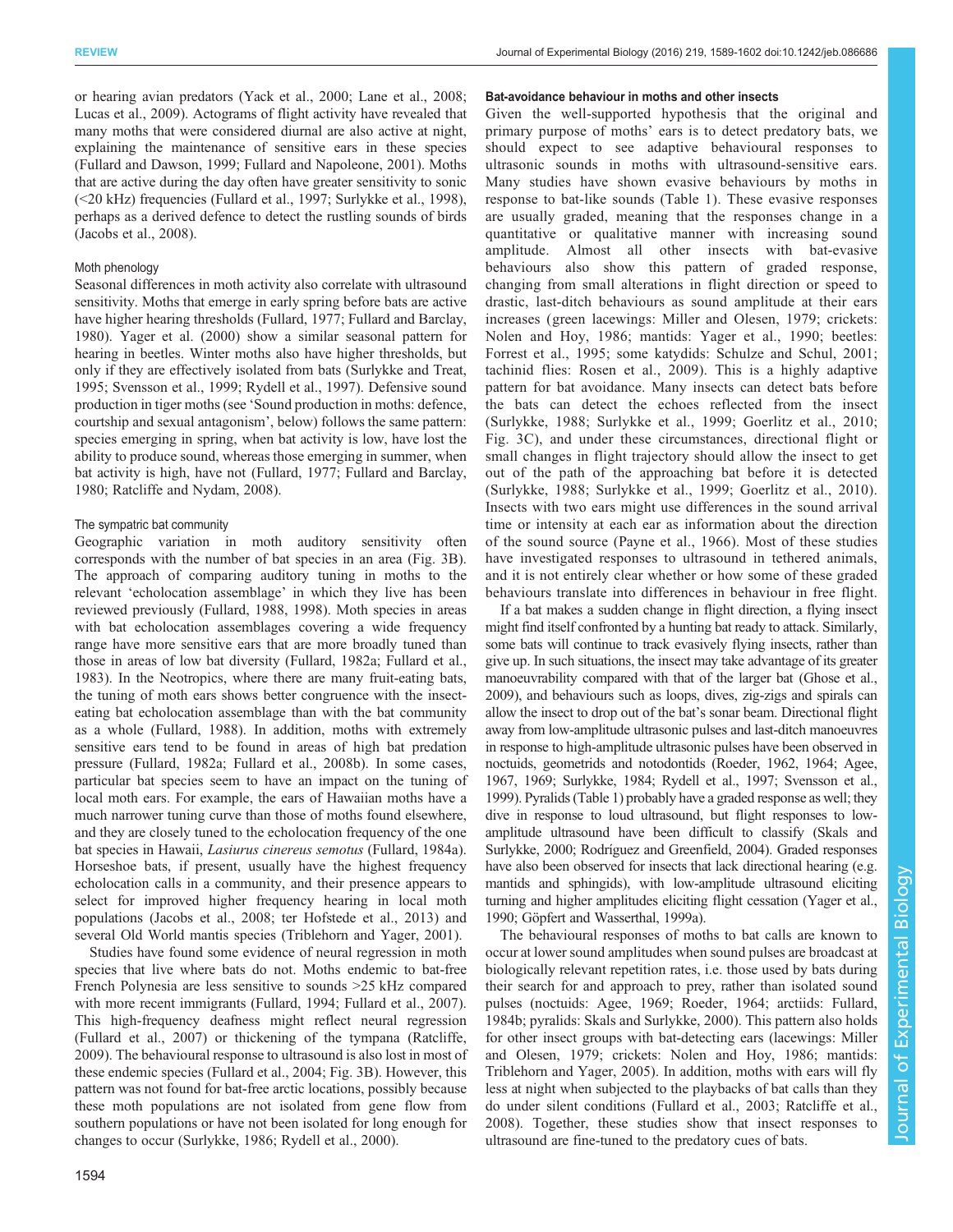Erratic flight is a pervasive strategy for predator avoidance for many flying insects, providing defence against birds ([Jacobs et al.,](#page-11-0) [2008](#page-11-0); [Fournier et al., 2013\)](#page-11-0) and bats ([Roeder, 1967;](#page-12-0) [Acharya and](#page-10-0) [Fenton, 1999](#page-10-0)) alike. Compared with eared moths, earless moths rely more on passive defences, such as flying less at night ([Morrill and](#page-12-0) [Fullard, 1992;](#page-12-0) [Fullard and Napoleone, 2001](#page-11-0); [Soutar and Fullard,](#page-13-0) [2004](#page-13-0)), closer to vegetation ([Lewis et al., 1993;](#page-12-0) [Rydell, 1998](#page-13-0)), more erratically [\(Lewis et al., 1993;](#page-12-0) [Rydell and Lancaster, 2000\)](#page-13-0) or at times when bats are not active ([Yack, 1988](#page-13-0); [Morrill and Fullard,](#page-12-0) [1992](#page-12-0); [Lewis et al., 1993\)](#page-12-0). Hepialis humuli is an earless moth that performs short visual flight displays at dusk, thereby reducing its exposure to birds and bats ([Andersson et al., 1998\)](#page-10-0). Although these moths exhibit this and all the other passive defences listed above for earless moths ([Rydell, 1998](#page-13-0); [Rydell and Lancaster, 2000\)](#page-13-0), the bat Eptesicus nilssonii can apparently overcome these defences by emerging early in the evening and using vision to locate these large white moths [\(Eklöf et al., 2002\)](#page-11-0).

With the appearance of bats, different moth species took parallel paths to bat avoidance: reactionary auditory-evoked evasive flight in eared moths and preventative continuous erratic flight in earless moths. The evolution of ears might have released some moths from the necessity of inefficient erratic flight, allowing for a more efficient straight flight path, only interrupted by erratic flight in the presence of bats.

## Sound production in moths: defence, courtship and sexual antagonism

Until now, we have considered only passive bat avoidance behaviours in earless insects (e.g. meandering flight) and two forms of active bat avoidance in eared moths: auditory-evoked negative phonotaxis (i.e. moving away from a sound source; see Glossary), which occurs in response to distant bats, and erratic flight behaviours, which occur in response to nearby bats. Tiger moths and their allies (family Erebidae, subfamily Arctiinae) are closely related to the noctuids and lymantriids, and, as expected based on their phylogenetic position, possess a pair of ears with two auditory afferents (the A1 and A2 cells found in noctuids; Box 2, [Figs 2](#page-3-0)B, [3A](#page-5-0)). Chemical defence, by way of compounds produced *de novo* or sequestered from plants during the caterpillar stage, and highfrequency, high-energy sound production are thought to be ancestral characteristics of this clade [\(Weller et al., 1999;](#page-13-0) [Nishida, 2002\)](#page-12-0). Tiger moth species that produce sound do so using two tymbals (see Glossary) found on opposite sides of the thorax. These produce a train of clicks as they buckle in and out. Tiger moths produce these sounds in response to tactile stimulation, bat echolocation calls or both. The timing of the clicks varies within and between species, but most sound-producing species appear to time their clicks to the echolocation pulses of nearby bats in the approach phase of attack [\(Fullard, 1984b;](#page-11-0) [Ratcliffe and Fullard, 2005](#page-12-0); [Barber and Conner,](#page-10-0) [2006](#page-10-0)).

Sound production in tiger moths has long been recognized to have a defensive function against bats, deterring experienced bats from completing their aerial hawking attacks (see Glossary) in both the field and flight room [\(Acharya and Fenton, 1992;](#page-10-0) [Dunning et al.,](#page-11-0) [1992](#page-11-0); [Hristov and Conner, 2005](#page-11-0); [Ratcliffe and Fullard, 2005](#page-12-0)). Three hypotheses have sought to explain how tiger moth clicks deter bats: (i) by startling naive bats, (ii) by jamming bat echolocation and (iii) by acting as warning signals, reminding experienced bats of the moths' chemical defences [\(Hristov and Conner, 2005](#page-11-0); [Ratcliffe and](#page-12-0) [Fullard, 2005](#page-12-0); [Ratcliffe, 2009;](#page-12-0) [Corcoran et al., 2010](#page-11-0)). We argue that startle and jamming should be considered together as auditory interference, where startle effects of the tiger moth clicks diminish

#### Box 2. Neural basis for evasive flight in moths

Moth auditory neurophysiology has been best studied in noctuids. The noctuid auditory nerve is composed of two auditory receptor cells (A1 and A2) and a non-auditory B-cell (see [Fig. 2](#page-3-0)B). The axons of these cells enter the pterothoracic ganglion located in the thorax [\(Surlykke and](#page-13-0) [Miller, 1982](#page-13-0)), where they synapse with auditory interneurons [\(Boyan and](#page-10-0) [Fullard, 1986](#page-10-0)). The A1 and B-cells have projections that either terminate in the pterothoracic ganglion or extend up to the suboesophogeal ganglion, whereas A2 projections are limited to the pterothoracic ganglion ([Agee and Orona, 1988](#page-10-0); [Zhemchuzhnikov et al., 2014](#page-14-0)). The exact circuitry involved in processing auditory inputs is unknown in moths, although models have been proposed ([Boyan and Fullard, 1986](#page-10-0); [Boyan et al., 1990](#page-10-0)). Numerous interneurons, which either repeat or filter/ process the input of the auditory receptors, have been identified in the pterothoracic ganglion, and many are believed to have axons extending to the brain ([Boyan et al., 1990\)](#page-10-0). The influence of the brain on evasive flight has been studied by observing the behavioural responses of decapitated moths to pulsed ultrasound, with mixed results depending on moth family [\(Treat, 1955](#page-13-0); [Agee, 1985](#page-10-0); [Fullard, 1982b](#page-11-0); [Dawson and](#page-11-0) [Fullard, 1995](#page-11-0); [Skals and Surlykke, 2000\)](#page-13-0). Therefore, the role of the brain in bat evasion appears to differ between these groups. The context of bat detection can also influence decision-making processes in some moths. For example, the detection of pheromones reduces anti-bat behaviour in male moths [\(Svensson et al., 2004](#page-13-0); [Skals et al., 2005](#page-13-0)). A frequently cited but untested hypothesis for the neural basis of evasive flight in noctuid moths is that the more sensitive receptor (A1) triggers directional flight, whereas the less sensitive receptor (A2) triggers last-ditch behaviour ([Roeder, 1974b](#page-12-0)). This hypothesis implies that A1 and A2 encode different types of information about predation risk: potentially 'I am not yet detected by the bat' and 'I am now detectable by the bat' ([ter Hofstede](#page-13-0) [et al., 2013](#page-13-0)). Other authors ([Surlykke, 1984](#page-13-0); [Ratcliffe et al., 2009](#page-12-0)) have suggested that A2 might only increase the dynamic range of the ear, i.e. simply the number of receptor spikes in a given time from A1 or both A1 and A2 would determine the type of behavioural response. Whether moths with more than two receptors display more than two types of evasive behaviour has also never been tested. Further work on the relationship between neural activity and behaviour is needed to address the adaptive significance of hearing for anti-predator defences in moths.

with bats' experience, and, regardless of experience, tiger moth species able to produce greater numbers of clicks per unit time are better able to interfere with the ranging abilities of attacking bats (in other words, 'jamming' bat echolocation).

Moths of the palatable species Bertholdia trigona are at the extreme of this tymbal click rate continuum, producing so many clicks that they inarguably must interfere with an attacking bat's target ranging capabilities. Cycnia tenera and Euchaetes egle, conversely, produce roughly the same number of clicks per unit time and far fewer clicks than *B. trigona*, and, as follows, these clicks are less likely to fall within the 2 ms window at the bat's ear when it is expecting target echoes  $\ll 20\%$  of the time for *C. tenera*; [Ratcliffe](#page-12-0) [and Fullard, 2005\)](#page-12-0). Supporting this contention, behavioural data from naive bats suggest that clicks, in and of themselves, deter bats  $\sim$ 20% of the time in palatable *E. egle* and >90% of the time in *B*. trigona [\(Hristov and Conner, 2005; Corcoran et al., 2009](#page-11-0)). Further, when the clicks of chemically defended C. tenera fall within this 2 ms window, they do interfere with echolocation in experienced bats ([Ratcliffe and Fullard, 2005](#page-12-0)). Sound production is not limited to tiger moths, and new evidence suggests that some sphinx moths also deter bats by producing many clicks per unit time with a stridulatory organ (see Glossary; [Barber and Kawahara, 2013](#page-10-0); [Kawahara and Barber, 2015](#page-12-0)).

During aerial hawking attacks, tiger moth clicks can act as warning signals for experienced bats. We have suggested previously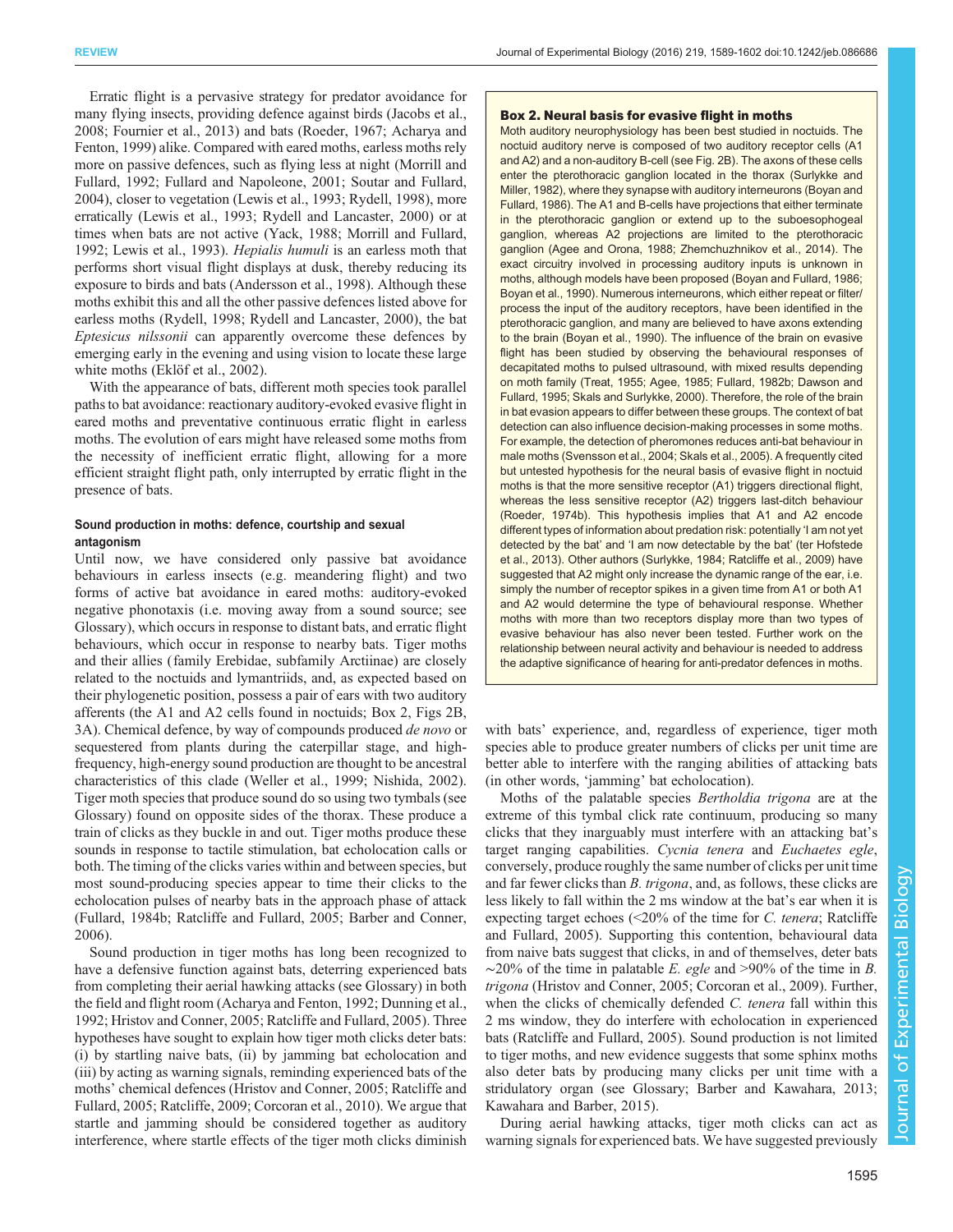that this third hypothesized mechanism of bat deterrence ('acoustic aposematism') may be related to the effectiveness of the clicks as interference signals ([Ratcliffe and Fullard, 2005\)](#page-12-0). Specifically, we suggest that the more high-frequency clicks produced per unit time, the more negative and salient the warning signal. To illustrate, with respect to food flavours, the more negative and salient the signal (e.g. bitter or sour), the more readily the signal is associated with a negative consequence (e.g. gastrointestinal malaise; reviewed in [Ratcliffe et al., 2003\)](#page-12-0). If this is also the case in the auditory domain, tiger moths producing more clicks per unit time may be more effective at training individual bats to avoid them in the future [\(Ratcliffe and Fullard, 2005\)](#page-12-0). At present, the inter- and intra-specific relationships, if any, between palatability and signal complexity are unknown, and these relationships are complicated by mimics – sympatric sound-producing tiger moths that are more palatable than their putative models [\(Barber and Conner, 2007](#page-10-0)).

As seen in noctuid moths, the context in which tiger moths detect bats can influence decision making in these species. In the dogbane tiger moth, C. tenera, anti-bat sounds are initially produced in equal numbers to bat-like sounds representing a searching bat (low risk) or an attacking bat (high risk). Over time, however, the moths habituate more (i.e. produce fewer sounds) to the sounds of a lowrisk searching bat than to those of an attacking bat, reflecting an adaptive response to different levels of risk. These changes in behaviour are not due to sensory adaptation or muscle fatigue, and thus are the result of changes at the central nervous system level [\(Ratcliffe et al., 2011a\)](#page-12-0).

In addition to this defensive function, some tiger moths and noctuids use sounds during courtship. Although we will not describe this additional function of sound production in detail, we mention it here because we believe it is an interesting extension of the bat–moth story. For example, males of the pyralid moth Ostrinia furnacalis produce sounds to elicit an anti-bat response (freezing) so they can forcibly mate with perched females, whereas females of the arctiid moth Eilema japonica can distinguish between bat and male calls and only take defensive action to bat calls ([Nakano et al., 2013\)](#page-12-0). Producing sounds for mating purposes also comes at the potential cost of attracting eavesdropping bats, as is seen in the pyralid moth Achroia grisella (Alem et al., 2011). Generally considered rare in moths, acoustic communication for mating has been discovered in more and more moth species in recent years, suggesting that it is far more common than previously appreciated, but was previously overlooked in some species because of the low intensity of the signals ([Nakano et al., 2008, 2009\)](#page-12-0). For reviews of intraspecific acoustic communication in moths, see [Conner \(1999\)](#page-11-0) and [Nakano](#page-12-0) [et al. \(2015\).](#page-12-0)

## Evolution of hunting strategies in bats: better ways to catch insects, eared or otherwise

#### The evolutionary origins of echolocation in bats

The case for bats having evolved counter-measures against eared prey is not nearly as strong as the evidence supporting bat predation as the selection pressure for hearing in many insect groups. The adaptive radiation of bats into the ∼20 families and >1300 species seen today occurred ∼50 mya, after laryngeal echolocation had evolved in the ancestral bat ([Teeling et al., 2005](#page-13-0); [Teeling, 2009](#page-13-0); [Fenton and Ratcliffe, 2010](#page-11-0)). More than 1000 extant bat species are laryngeal echolocators [\(Ratcliffe et al., 2013\)](#page-12-0). This diversification was due to the success of bats in exploiting the unoccupied foraging niche of night-flying insects ([Griffin, 1958\)](#page-11-0). Although the first bats might not have echolocated ([Simmons et al., 2008](#page-13-0); [Veselka et al.,](#page-13-0)

1596

[2010\)](#page-13-0), they most likely ate insects, using passive listening to detect prey on the vegetation and the ground [\(Simmons and Geisler, 1998\)](#page-13-0). As powered flight further developed, so too, we expect, did echolocation and the ability to track airborne prey ([Ratcliffe et al.,](#page-12-0) [2011b, 2013](#page-12-0)). Emerging hundreds of millions of years after the appearance of insects [\(Bininda-Emonds et al., 2007](#page-10-0); [Misof et al.,](#page-12-0) [2014\)](#page-12-0) and ∼100 million years after the origin of the Lepidoptera [\(Bininda-Emonds et al., 2007](#page-10-0); [Misof et al., 2014](#page-12-0)), the first echolocating bats would have encountered many night-flying insects that were defenceless against aerial attacks. Presumably, these insects would, at first, have been easy prey compared with modern night-flying insects.

Aerial hawking was and remains the primary selective pressure for the evolution and maintenance of bat detection and defence in insects [\(Ratcliffe and Fullard, 2005; Ratcliffe, 2009](#page-12-0)). Although many bat species take prey from water and terrestrial surfaces, most of these species also capture prey in flight [\(Ratcliffe et al., 2006](#page-12-0); [Ratcliffe, 2009](#page-12-0)). Over time, airborne insects, through the evolution of bat-detecting ears and auditory-evoked defensive flight behaviours and passive anti-bat behaviours (both discussed above), would in general have become more difficult to track and capture, providing selective pressure for bat biosonar systems to better track would-be prey.

Here, we review the evidence for adaptive counter-strategies in bats against eared moths. We propose two criteria for assessing whether a given bat species or clade evolved adaptations specifically to circumvent bat-detecting ears in insects. The first criterion is met if the bat species eats a significantly larger proportion of eared insects than is available in the environment. This is frequently estimated using the proportion of moths in the diet ([Box 3\)](#page-9-0). This level of evidence can be considered as a 'low bar' that represents only weak support for the existence of counter-adaptation, given that eared moths fly relatively slowly, are soft-bodied and thus should be especially attractive to bats as compared with hard-shelled beetles, fast-flying sphinx moths, measly flies (e.g. mosquitos) and miniscule chironomids. The second 'high bar' criterion, which provides a higher level of support for bat counter-adaptation, requires that the putative bat counter-measure against insect hearing has no plausible alternative explanation for its origination and maintenance.

#### The allotonic frequency hypothesis

The majority of eared insects are most sensitive to sounds within the range of most bat echolocation signals, between 20 and 50 kHz [\(Fullard, 1998;](#page-11-0) [Ratcliffe, 2009](#page-12-0)). Therefore, one potential counterstrategy for bats against insect hearing, referred to as the allotonic frequency hypothesis, would be to produce either very high- or very low-frequency echolocation calls outside the best hearing range of most insects. A handful of species, including several molossids and at least one vespertilionid – the spotted bat, Euderma maculatum – are known to produce exceptionally low-frequency echolocation calls ([Fullard and Dawson, 1997](#page-11-0)). Euderma maculatum is a smallto medium-sized bat. Based on the relationship between size and echolocation call frequency that is well established among vespertilionid species [\(Jones, 1999](#page-11-0)), E. maculatum would be expected to use echolocation calls with maximum energy around or above 30 kHz. Instead, they produce narrowband calls with peak frequencies of ∼10 kHz, outside the sensitivity range of sympatric eared moth species ([Fullard and Dawson, 1997](#page-11-0)). Genetic diet analyses have not been conducted, but faecal analysis suggests that these bats consume many more moths than would be predicted from moth abundance alone [\(Painter et al., 2009\)](#page-12-0).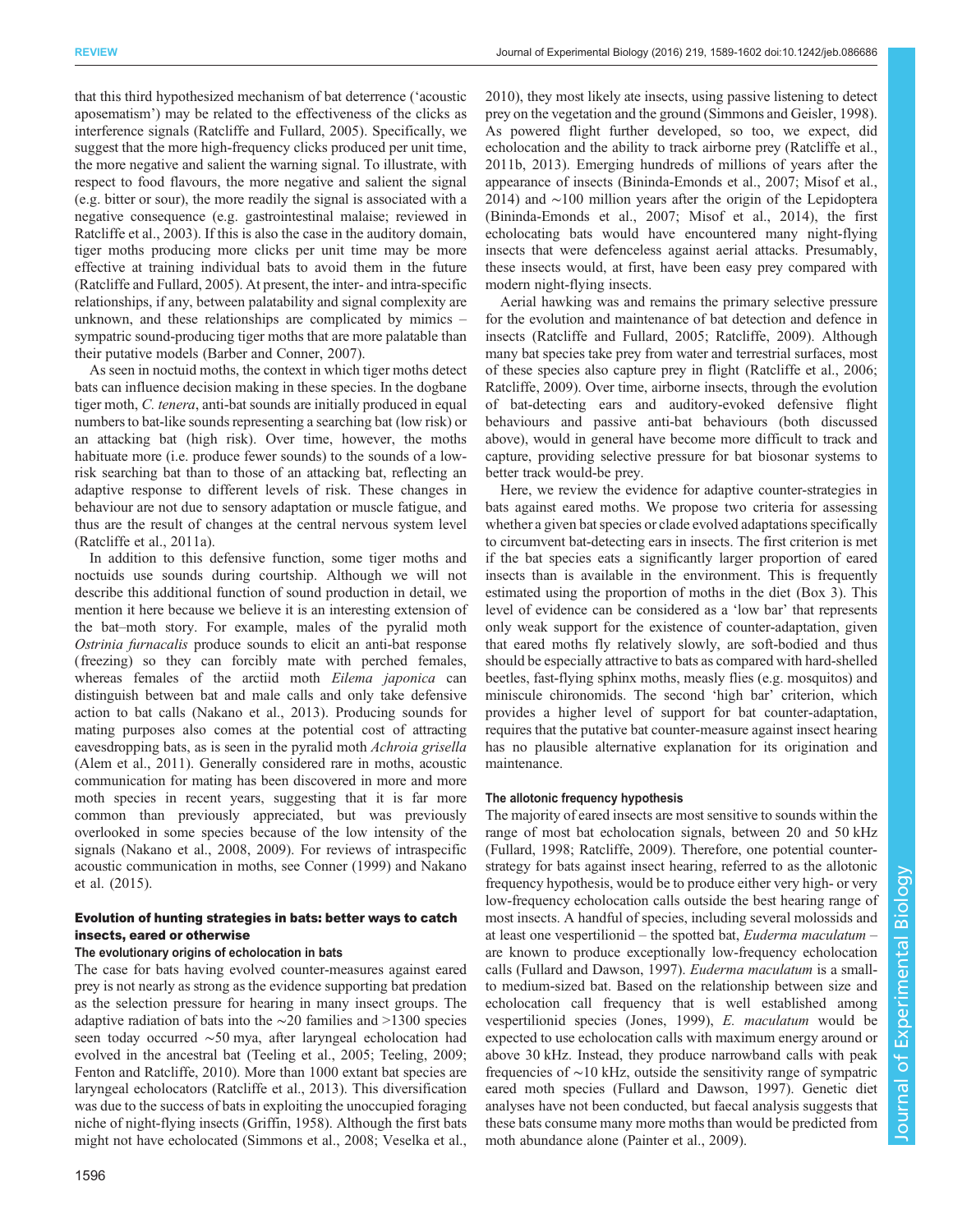#### <span id="page-9-0"></span>Box 3. What is a moth specialist?

Frequently, the proportion of moths in the diets of bats is used as a measure of the proficiency of a bat species at overcoming the auditory defences of insect prey. Moths, however, make up a substantial proportion of the large flying insects that are active at night, and, not surprisingly, constitute a large proportion of the diet of many bat species ([Ratcliffe, 2009](#page-12-0); [Clare et al., 2009](#page-11-0); [Bohmann et al., 2011\)](#page-10-0). Thus, an actual preference for moths in a given bat species dictates that the proportion of moths consumed must be significantly larger than the proportion of moths making up the community of insect species flying at night. That is, for a bat to be a 'moth specialist', its moth encounter rate must be lower than its moth consumption rate. Furthermore, the preference of a given bat species for a specific size range of flying insect prey should also be taken into consideration: a general preference for moth-sized insects in a moth-rich environment should not be taken as unequivocal evidence of dietary preference. For example, the eastern red bat, Lasiurus borealis, was until recently considered to be a moth specialist. These fast-flying, open-space aerial hawkers often hunt moths around streetlights, using two remarkable behaviours. First, these bats use the longest feeding buzzes recorded, at times exceeding 3 s ([Acharya and Fenton, 1999\)](#page-10-0). Most bats produce ∼200 ms buzzes in the field, and shorter ones in a flight room [\(Simmons et al., 1979; Surlykke](#page-13-0) [and Moss, 2000; Schnitzler and Kalko, 2001;](#page-13-0) [Moss et al., 2006](#page-12-0); [Ratcliffe](#page-12-0) [et al., 2013\)](#page-12-0). By combining the high-update rates of the buzz with a lowerfrequency, broader sonar beam, red bats should be able to track unpredictably flying insects for much longer than other bats. Second, eared moths, when they do escape the attack of one bat, are often taken by a second opportunistic red bat as the moth dives to the ground [\(Reddy](#page-12-0) [and Fenton, 2003\)](#page-12-0). Although anecdotal evidence once suggested that red bats were moth specialists, recent genetic diet analyses show that red bats are dietary generalists, taking no greater percentage of moths than expected based on their availability ([Clare et al., 2009\)](#page-11-0). These putative moth specialists are thus similar to the majority of insect-eating bat species; they are opportunists, foraging to maximize energy intake versus time and energy output.

Although *E. maculatum* and some of the molossids with lowfrequency calls (e.g. Eumops spp.) satisfy our criterion for the low bar, they do not unequivocally cross our high bar for evidence of counter-adaptation. This is because the use of very low-frequency echolocation calls has other advantages for the species that produce them. All of these species are fast-flying, open-space aerial hawkers. Low frequencies attenuate less rapidly in air [\(Griffin, 1971](#page-11-0); [Lawrence and Simmons, 1982](#page-12-0)) and, all else being equal, these bats should enjoy the advantage of greater detection ranges (reviewed in [Ratcliffe, 2009](#page-12-0)).

At the other extreme of the echolocation call frequency spectrum is the little-studied African hipposiderid, Cleotis percivalis, which produces echolocation calls with maximum energy at a frequency higher than any animal ever recorded (∼212 kHz: [Fenton and Bell,](#page-11-0) [1981](#page-11-0)); these signals are almost certainly inaudible to even the most sensitive moth species throughout the entire pursuit ([Fullard, 1998](#page-11-0); [Ratcliffe, 2009\)](#page-12-0). Owing to the extreme atmospheric attenuation of such frequencies, however, the detection range of C. pervalis will be very short, imposing a cost for orientation and prey detection, and suggesting that this extreme frequency might have evolved to circumvent auditory detection by insects. However, using highfrequency calls can also provide the benefit of more-detailed information about one's immediate surroundings, and therefore only fulfils the low bar criterion as a counter-adaptation to insect hearing.

Among aerially hawking laryngeal-echolocating bats, there are those that produce short-duration, often frequency-modulated calls and separate call and echo in time to estimate the position of prey and other objects, and those that produce longer-duration calls of constant frequency and separate call from echo using frequency differences generated by Doppler shifts ([Neuweiler, 1990](#page-12-0); [Fenton](#page-11-0) [et al., 2012](#page-11-0)). Bats from the first group, called frequency-modulating or low duty cycle (LDC) bats, are found in both suborders and have a worldwide distribution. Bats in the second group, called constantfrequency or high duty cycle (HDC) bats, are, with the exception of a few mormoopid species, found only in one suborder and confined to the Old World. Relative to LDC bats of the same size, HDC bats tend to use higher peak frequencies, and, as a result, have been proposed to circumvent the auditory defences of moths. Among communities of HDC bats, those that use the highest frequencies consume the most moths [\(Schoeman and Jacobs, 2003](#page-13-0)). However, owing to the increased sensitivity of moth ears to longer-duration sounds ([Tougaard, 1996, 1998;](#page-13-0) [Ratcliffe et al., 2009](#page-12-0)), any advantage conferred to HDC bats by using higher frequencies appears to be nullified by their very long duration calls [\(Jacobs et al.,](#page-11-0) [2008\)](#page-11-0). HDC bats are able to detect fluttering insect wings (through acoustic glints) and distinguish them from background echoes (e.g. those from vegetation); LDC bats cannot. For this reason, insects flying close to clutter, whether eared or earless, may be more susceptible to capture by HDC bats.

## Terminal buzz phases as counter-measures against increasingly evasive flying insects

During an aerial attack, bats produce calls more rapidly as they approach prey. A feeding buzz (i.e. echolocation call rates of >100 calls s<sup>-1</sup>, and ≥200 calls s<sup>-1</sup> in some species; see Glossary) has been described for almost all bats studied when taking airborne prey, a rare exception being the primarily substrate gleaning bat (see Glossary) Megaderma lyra from the ancient, species-poor family Megadermatidae [\(Schmidt et al., 2011\)](#page-13-0). During the terminal subphase of a feeding buzz (often referred to as buzz II), species in the sister LDC bat families Vespertilionidae and Molossidae drop the peak frequency of their echolocation calls by an octave and, consequently, roughly double the breadth of their sonar beam [\(Jakobsen et al., 2013;](#page-11-0) [Ratcliffe et al., 2013\)](#page-12-0). HDC rhinolophids, through an unknown mechanism, also broaden their beam during the buzz ([Matsuta et al., 2013\)](#page-12-0). For all hawking species, we suggest that the buzz evolved to allow better tracking of ever more evasive prey ([Elemans et al., 2011](#page-11-0); [Ratcliffe et al., 2013](#page-12-0); [Hulgard and](#page-11-0) [Ratcliffe, 2016](#page-11-0)). For vespertilionids and molossids, the octave drop of buzz II might represent a further counter-adaptation to track evasively flying insects, including, but not limited to, eared moths and other insects with bat-detecting ears [\(Jakobsen and Surlykke,](#page-11-0) [2010;](#page-11-0) [Ratcliffe et al., 2013\)](#page-12-0).

#### Quiet calling

When flying in open space, bats are far louder than previously recognized, producing signals between 120 and 140 dB SPL when measured at 10 cm from the bat's mouth ([Surlykke and Kalko,](#page-13-0) [2008\)](#page-13-0). Bats therefore have much longer detection ranges than previously appreciated but are detected by eared prey at even greater distances. This occurs because, although bats' ears are more sensitive than those of insects, prey echoes returning to the bat have travelled – and attenuated – over the distance both to and from the insect, and consequently contain much less energy than the signal reaching the insect ([Fig. 3C](#page-5-0)). Through substrate gleaning of prey from terrestrial surfaces, some bats might circumvent eared insects' defences. Gleaning is likely to be the ancestral condition of predatory bats, and has independently evolved many times since [\(Simmons and Geisler, 1998\)](#page-13-0). Extant gleaning bats – and those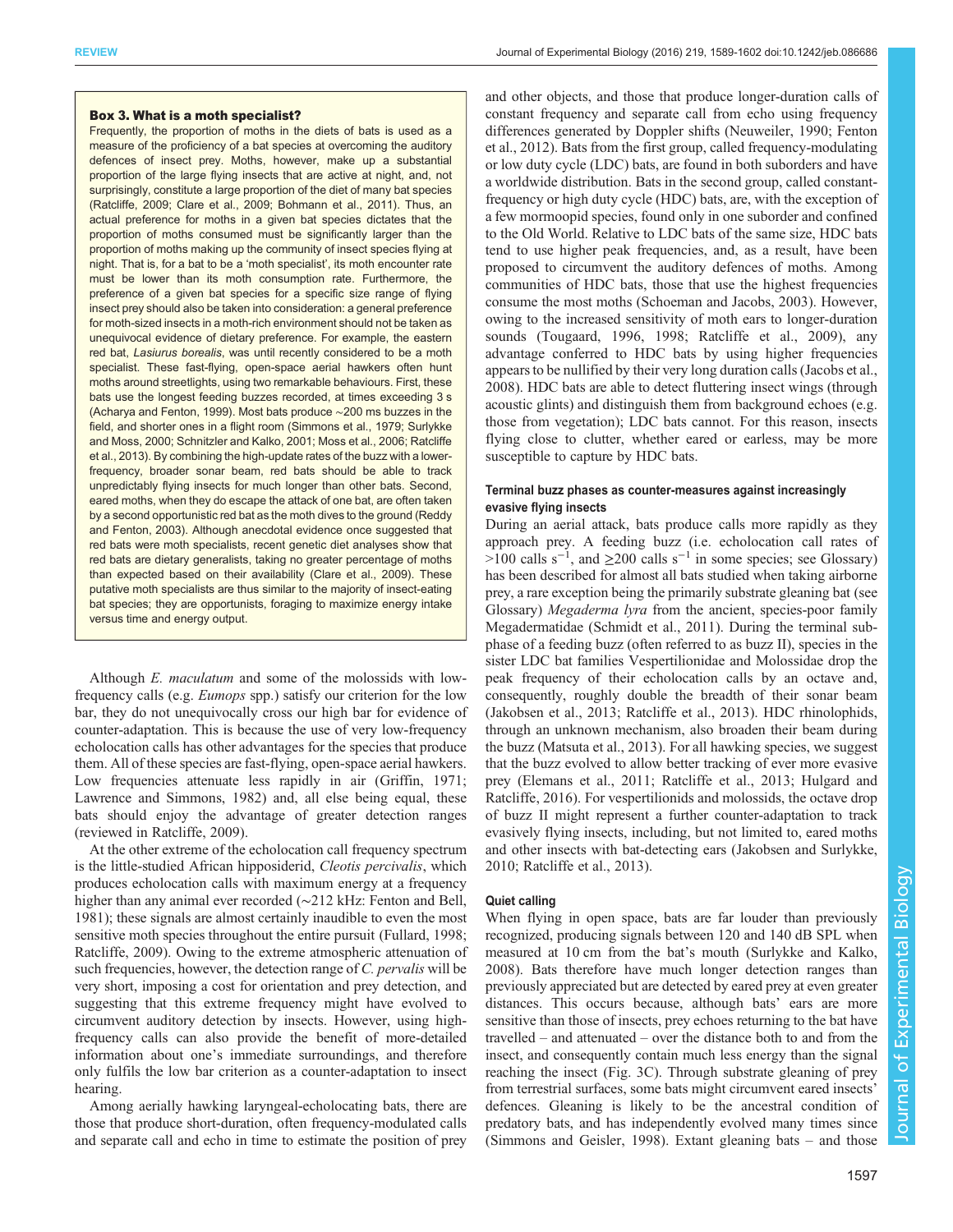<span id="page-10-0"></span>which both glean and hawk prey – use echolocation calls of much lower intensity than hawking bats, and are relatively inaudible to eared moths ([Faure et al., 1990, 1993\)](#page-11-0). The presence of gleaning bats might not select for more sensitive ears in moths if the risk of being eaten by a gleaning bat is less than the risk of never mating owing to unnecessary evasion of aerially hawking bats that are too far away to pose a threat.

There is scant evidence that gleaning bats take more eared prey than would be expected by chance, or that low-intensity echolocation calls evolved in the context of gleaning to circumvent the ears of moths or other insects. Bats use lowerintensity echolocation as they approach objects – whether to land, fly by or take prey – to prevent self-deafening from intense echoes and reduce the costs of producing high-intensity sounds when they are unnecessary to produce audible echoes [\(Kick and Simmons,](#page-12-0) [1984](#page-12-0); [Hartley, 1992](#page-11-0)).

The only bat thus far that meets both of our criteria for a counterstrategy to insect hearing is the hawking vespertilionid, Barbastella barbastellus ([Goerlitz et al., 2010](#page-11-0)). When searching for prey, B. barbastellus produces echolocation calls of much lower intensity (∼94 dB SPL) than those of the sympatric vespertilionid Nyctalus leisleri (∼127 dB SPL). Both bat species produce calls with peak frequencies within the best hearing range of sympatric moths (B. barbastellus: 33 kHz; N. leisleri: 28 kHz). Owing to its lowintensity calls, however, B. barbastellus is not detected by noctuid moths until the bat is ∼4 m away. Conversely, N. leisleri can be detected at  $>30$  m. A stealth approach has benefits and costs; B. barbastellus is the only bat species known that should detect eared moths before the moths detect them ([Fig. 3C](#page-5-0)). However, the prey detection range of B. barbastellus is only ∼5 m, whereas that of N. leisleri is ∼20 m. Molecular diet analyses of these two species reveal that ∼85% of the diet of B. barbastellus consists of eared moths, whereas for N. leisleri the range is 0–56%. There is no plausible functional explanation for using echolocation calls of such low intensity in open space other than to circumvent the batdetecting ears of insects, which is likely to explain the fact that the diet of *B*. *barbastellus* consists almost entirely of eared moths. This suggests that circumventing moth hearing is the selective pressure that maintains, and perhaps originally selected for, the use of lowintensity calls by B. barbastellus. Further phylogenetic analyses are needed to determine the ancestral state of calling amplitude in the bat lineages closely related to B. barbastellus to provide stronger evidence for this hypothesis.

#### **Conclusions**

Bats and their insect prey provide a fascinating study system to investigate questions related to the evolution of sensory systems and behaviour. The evolution of echolocation in bats for orientation and finding food was a major change for the entire nocturnal animal community at the time, and the number of times that bat-detecting ears have independently evolved in the insects is a testament to the intense selection pressure that bats exert on these species. Designating these relationships as co-evolutionary processes is problematic because of the very diffuse interactions between these groups, but research into potential counter-adaptations by bats to the anti-bat adaptations in insects provides exciting examples of how bat echolocation can be influenced by their prey. Several aspects of bat–insect interactions make them excellent candidates for future work on predator–prey dynamics. First, whereas most predator–prey interactions may be multimodal, and thus require many combinations of sensory stimuli for adequate behavioural tests, bats and moths present a simple, almost exclusively acoustic-based system. Second, sound is relatively

easily recorded, analysed and reproduced for experimentation. Third, recent advances in 3D microphone arrays and 3D infrared videography mean that researchers have begun to investigate these interactions in the wild ([Corcoran and Conner, 2012](#page-11-0)). Fourth, using combinations of real-world interactions, naturalistic acoustic stimuli and neurophysiological recordings, researchers will soon be able to elucidate the neural underpinnings of bat–moth interactions, thus providing us with further insight into this fascinating system.

#### Acknowledgements

We dedicate this review to James Fullard and Annemarie Surlykke. We thank Jeneni Thiagavel, Signe Brinkløv, Jesse Barber, Charlotte Rutledge and one anonymous reviewer for comments on the manuscript.

#### Competing interests

The authors declare no competing or financial interests.

#### Funding

The Danish Research Council (FNU), the Natural Sciences and Engineering Research Council of Canada (NSERC), the National Geographic Society, the University of Toronto and Dartmouth College have funded our research.

#### References

- Acharya, L. [\(1995\). Sex-biased predation on moths by insectivorous bats.](http://dx.doi.org/10.1016/0003-3472(95)90067-5) Anim. Behav. 49[, 1461-1468.](http://dx.doi.org/10.1016/0003-3472(95)90067-5)
- Acharya, L. and Fenton, M. B. [\(1992\). Echolocation behaviour of vespertilionid](http://dx.doi.org/10.1139/z92-180) bats (Lasiurus cinereus and Lasiurus borealis[\) attacking airborne targets](http://dx.doi.org/10.1139/z92-180) [including arctiid moths.](http://dx.doi.org/10.1139/z92-180) Can. J. Zool. 70, 1292-1298.
- Acharya, L. and Fenton, M. B. [\(1999\). Bat attacks and moth defensive behaviour](http://dx.doi.org/10.1139/z98-202) [around street lights.](http://dx.doi.org/10.1139/z98-202) Can. J. Zool. 77, 27-33.
- Agee, H. R. [\(1967\). Response of acoustic sense cell of the bollworm and tobacco](http://dx.doi.org/10.1093/jee/60.2.366) [budworm to ultrasound.](http://dx.doi.org/10.1093/jee/60.2.366) J. Econ. Entomol. 60, 366-369.
- Agee, H. R. [\(1969\). Response of flying bollworm moths and other tympanate moths](http://dx.doi.org/10.1093/aesa/62.4.801) to pulsed ultrasound. [Ann. Entomol. Soc. Am.](http://dx.doi.org/10.1093/aesa/62.4.801) 62, 801-807.
- Agee, H. R. (1985). Neurobiology of the bollworm moth: neural elements controlling behavioral responses to pulsed ultrasound. J. Agric. Entomol. 2, 345-350.
- Agee, H. R. and Orona, E. [\(1988\). Studies of the neural basis of evasive flight](http://dx.doi.org/10.1093/aesa/81.6.977) [behavior in response to acoustic stimulation in](http://dx.doi.org/10.1093/aesa/81.6.977) Heliothis zea (Lepidoptera: [Noctuidae\): organization of the tympanic nerves.](http://dx.doi.org/10.1093/aesa/81.6.977) Ann. Entomol. Soc. Am. 81. [977-985.](http://dx.doi.org/10.1093/aesa/81.6.977)
- Alcock, J. (2013). Animal Behavior: An Evolutionary Approach. Sunderland: Sinauer Associates.
- [Alem, S., Koselj, K., Siemers, B. M. and Greenfield, M. D.](http://dx.doi.org/10.1007/s00265-011-1219-x) (2011). Bat predation [and the evolution of leks in acoustic moths.](http://dx.doi.org/10.1007/s00265-011-1219-x) Behav. Ecol. Sociobiol. 65, [2105-2116.](http://dx.doi.org/10.1007/s00265-011-1219-x)
- [Altermatt, F., Baumeyer, A. and Ebert, D.](http://dx.doi.org/10.1111/j.1570-7458.2008.00817.x) (2009). Experimental evidence for male [biased flight-to-light behavior in two moth species.](http://dx.doi.org/10.1111/j.1570-7458.2008.00817.x) Entomol. Exp. Appl. 130, [259-265.](http://dx.doi.org/10.1111/j.1570-7458.2008.00817.x)
- [Andersson, S., Rydell, J. and Svensson, M. G. E.](http://dx.doi.org/10.1098/rspb.1998.0440) (1998). Light, predation and the [lekking behaviour of the ghost swift](http://dx.doi.org/10.1098/rspb.1998.0440) Hepialus humuli (L.) (Lepidoptera: Hepialidae). [Proc. R. Soc. B Biol. Sci.](http://dx.doi.org/10.1098/rspb.1998.0440) 265, 1345-1351.
- Barber, J. R. and Conner, W. E. [\(2006\). Tiger moth responses to a simulated bat](http://dx.doi.org/10.1242/jeb.02295) [attack: timing and duty cycle.](http://dx.doi.org/10.1242/jeb.02295) J. Exp. Biol. 209, 2637-2650.
- Barber, J. R. and Conner, W. E. [\(2007\). Acoustic mimicry in a predator prey](http://dx.doi.org/10.1073/pnas.0703627104) interaction. [Proc. Natl. Acad. Sci. USA](http://dx.doi.org/10.1073/pnas.0703627104) 104, 9331-9334.
- Barber, J. R. and Kawahara, A. Y. [\(2013\). Hawkmoths produce anti-bat ultrasound.](http://dx.doi.org/10.1098/rsbl.2013.0161) Biol. Lett. 9[, 20130161.](http://dx.doi.org/10.1098/rsbl.2013.0161)
- [Barber, J. R., Leavell, B. C., Keener, A. L., Breinholt, J. W., Chadwell, B. A.,](http://dx.doi.org/10.1073/pnas.1421926112) [McClure, C. J. W., Hill, G. M. and Kawahara, A. Y.](http://dx.doi.org/10.1073/pnas.1421926112) (2015). Moth tails divert bat [attack: evolution of acoustic deflection.](http://dx.doi.org/10.1073/pnas.1421926112) Proc. Natl. Acad. Sci. USA 112, [2812-2816.](http://dx.doi.org/10.1073/pnas.1421926112)
- [Bininda-Emonds, O. R. P., Cardillo, M., Jones, K. E., MacPhee, R. D. E., Beck,](http://dx.doi.org/10.1038/nature05634) [R. M. D., Grenyer, R., Price, S. A., Vos, R. A., Gittleman, J. L. and Purvis, A.](http://dx.doi.org/10.1038/nature05634) [\(2007\). The delayed rise of present-day mammals.](http://dx.doi.org/10.1038/nature05634) Nature 446, 507-512.
- [Bohmann, K., Monadjem, A., Noer, C. L., Rasmussen, M., Zeale, M. R. K., Clare,](http://dx.doi.org/10.1371/journal.pone.0021441) [E., Jones, G., Willerslev, E., Thomas, M. and Gilbert, P.](http://dx.doi.org/10.1371/journal.pone.0021441) (2011). Molecular diet [analysis of two African free-tailed bats \(Molossidae\) using high throughput](http://dx.doi.org/10.1371/journal.pone.0021441) [sequencing.](http://dx.doi.org/10.1371/journal.pone.0021441) PLoS ONE 6, e21441.
- Boyan, G. S. and Fullard, J. H. [\(1986\). Interneurons responding to sound in the](http://dx.doi.org/10.1007/BF00603623) tobacco budworm moth Heliothis virescens [\(Noctuidae\): morphological and](http://dx.doi.org/10.1007/BF00603623) [physiological characteristics.](http://dx.doi.org/10.1007/BF00603623) J. Comp. Physiol. A 158, 391-404.
- [Boyan, G., Williams, L. and Fullard, J.](http://dx.doi.org/10.1002/cne.902950208) (1990). Organization of the auditory [pathway in the thoracic ganglia of noctuid moths.](http://dx.doi.org/10.1002/cne.902950208) J. Comp. Neurol. 295, 248-267.
- Boyd, P., Kühne, R., Silver, S. and Lewis, B. [\(1984\). Two-tone suppression and](http://dx.doi.org/10.1007/BF00605241) [song coding by ascending neurones in the cricket](http://dx.doi.org/10.1007/BF00605241) Gryllus campestris L. J. Comp. Physiol. A 154[, 423-430.](http://dx.doi.org/10.1007/BF00605241)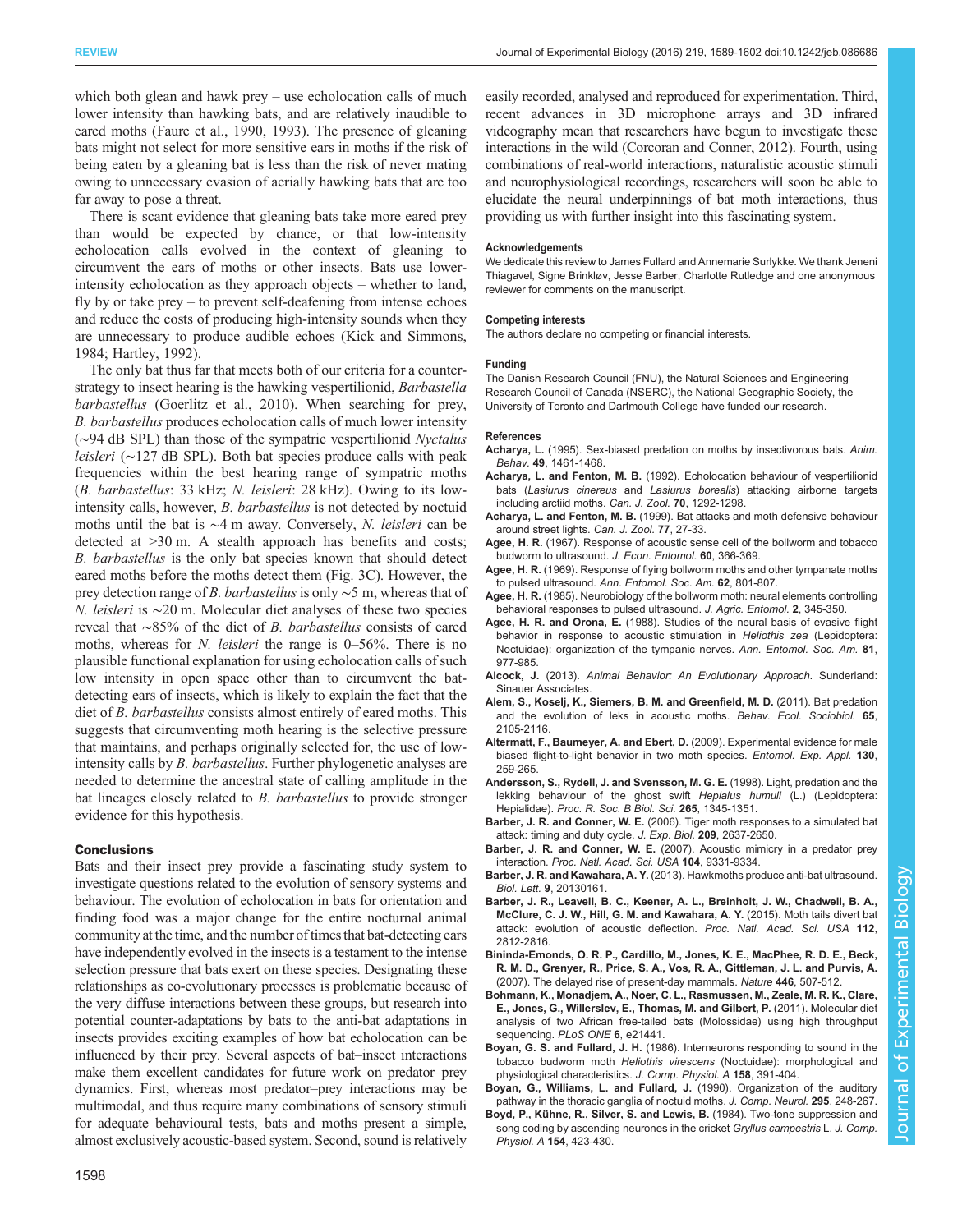- <span id="page-11-0"></span>[Clare, E. L., Fraser, E. E., Braid, H. E., Fenton, M. B. and Hebert, P. D. N.](http://dx.doi.org/10.1111/j.1365-294X.2009.04184.x) (2009). [Species on the menu of a generalist predator, the eastern red bat \(](http://dx.doi.org/10.1111/j.1365-294X.2009.04184.x)Lasiurus borealis[\): using a molecular approach to detect arthropod prey.](http://dx.doi.org/10.1111/j.1365-294X.2009.04184.x) Mol. Ecol. 18, [2532-2542.](http://dx.doi.org/10.1111/j.1365-294X.2009.04184.x)
- Conner, W. E. (1999). 'Un chant d'appel amoureux': acoustic communication in moths. J. Exp. Biol. 202, 1711-1723.
- Corcoran, A. J. and Conner, W. E. [\(2012\). Sonar jamming in the field: effectiveness](http://dx.doi.org/10.1242/jeb.076943) [and behavior of a unique prey defense.](http://dx.doi.org/10.1242/jeb.076943) J. Exp. Biol. 215, 4278-4287.
- [Corcoran, A. J., Barber, J. R. and Conner, W. E.](http://dx.doi.org/10.1126/science.1174096) (2009). Tiger moth jams bat sonar. Science 325[, 325-327.](http://dx.doi.org/10.1126/science.1174096)
- Corcoran, A. J., Conner, W. E. and Barber, J. R. (2010). Anti-bat tiger moth sounds: form and function. Curr. Zool. 56, 358-369.
- Coro, F. and Perez, M. [\(1993\). Threshold and suprathreshold responses of the](http://dx.doi.org/10.1007/BF01923403) [auditory receptors in an arctiid moth.](http://dx.doi.org/10.1007/BF01923403) Experientia 49, 285-290.
- [Dangles, O., Magal, C., Pierre, D., Olivier, A. and Casas, J.](http://dx.doi.org/10.1242/jeb.01369) (2005). Variation in [morphology and performance of predator-sensing system in wild cricket](http://dx.doi.org/10.1242/jeb.01369) [populations.](http://dx.doi.org/10.1242/jeb.01369) J. Exp. Biol. 208, 461-468.
- Dawkins, R. and Krebs, J. R. [\(1979\). Arms races between and within species.](http://dx.doi.org/10.1098/rspb.1979.0081) [Proc. R. Soc. B Biol. Sci.](http://dx.doi.org/10.1098/rspb.1979.0081) 205, 489-511.
- Dawson, J. W. and Fullard, J. H. [\(1995\). The neuroethology of sound production in](http://dx.doi.org/10.1007/BF00196419) [tiger moths \(Lepidoptera, Arctiidae\). II. Location of the thoracic circuitry controlling](http://dx.doi.org/10.1007/BF00196419) [the tymbal response in](http://dx.doi.org/10.1007/BF00196419) Cycnia tenera Hübner. J. Comp. Physiol. A 176, 541-549.
- [Dunning, D. C., Acharya, L., Merriman, C. B. and Ferro, L. D.](http://dx.doi.org/10.1139/z92-298) (1992). Interactions [between bats and arctiid moths.](http://dx.doi.org/10.1139/z92-298) Can. J. Zool. 70, 2218-2223.
- Dusenbury, D. B. (2001). Physical constraints in sensory ecology. In Ecology of Sensing (ed. F. G. Barth and A. Schmid), pp. 19-37. New York: Springer-Verlag.
- Eklö[f, J., Svensson, A. M. and Rydell, J.](http://dx.doi.org/10.1034/j.1600-0706.2002.990216.x) (2002). Northern bats (Eptesicus nilssonii[\) use vision but not flutter-detection when searching for prey in clutter.](http://dx.doi.org/10.1034/j.1600-0706.2002.990216.x) Oikos 99[, 347-351.](http://dx.doi.org/10.1034/j.1600-0706.2002.990216.x)
- [Elemans, C. P. H., Mead, A. F., Jakobsen, L. and Ratcliffe, J. M.](http://dx.doi.org/10.1126/science.1207309) (2011). Superfast [muscles set maximum call rate in echolocating bats.](http://dx.doi.org/10.1126/science.1207309) Science 333, 1885-1888.
- Faure, P. A. and Hoy, R. R. (2000). Neuroethology of the katydid T-cell. I. Tuning and responses to pure tones. J. Exp. Biol. 203, 3225-3243.
- [Faure, P. A., Fullard, J. H. and Barclay, R. M. R.](http://dx.doi.org/10.1007/BF00187331) (1990). The response of [tympanate moths to the echolocation calls of a substrate gleaning bat,](http://dx.doi.org/10.1007/BF00187331) Myotis [evotis. J. Comp. Physiol. A](http://dx.doi.org/10.1007/BF00187331) 166, 843-849.
- Faure, P. A., Fullard, J. H. and Dawson, J. W. (1993). The gleaning attacks of the northern long-eared bat, Myotis septentrionalis, are relatively inaudible to moths. J. Exp. Biol. 178, 173-189.
- Fenton, M. B. and Bell, G. P. [\(1981\). Recognition of species of insectivorous bats by](http://dx.doi.org/10.2307/1380701) [their echolocation calls.](http://dx.doi.org/10.2307/1380701) J. Mammal. 62, 233-243.
- Fenton, M. B. and Fullard, J. H. [\(1979\). The influence of moth hearing on bat](http://dx.doi.org/10.1007/BF00617734) [echolocation strategies.](http://dx.doi.org/10.1007/BF00617734) J. Comp. Physiol. 132, 77-86.
- [Fenton, M. B. and Ratcliffe, J. M.](http://dx.doi.org/10.1016/j.cub.2010.10.037) (2010). Bats. Curr. Biol. 20, R1060-R1062.
- [Fenton, M. B., Faure, P. A. and Ratcliffe, J. M.](http://dx.doi.org/10.1242/jeb.073171) (2012). Evolution of high duty cycle
- [echolocation in bats.](http://dx.doi.org/10.1242/jeb.073171) J. Exp. Biol. 215, 2935-2944. Forrest, T. G., Farris, H. E. and Hoy, R. R. (1995). Ultrasound acoustic startle
- response in scarab beetles. J. Exp. Biol. 198, 2593-2598. Forrest, T. G., Farris, H. E. and Hoy, R. R. (1997). A tympanal hearing organ in
- scarab beetles. J. Exp. Biol. 200, 601-606. [Fournier, J. P., Dawson, J. W., Mikhail, A. and Yack, J. E.](http://dx.doi.org/10.1098/rsbl.2013.0319) (2013). If a bird flies in
- [the forest, does an insect hear it?](http://dx.doi.org/10.1098/rsbl.2013.0319) Biol. Lett. 9, 20130319. Fullard, J. H. [\(1977\). Phenology of sound-producing arctiid moths and the activity of](http://dx.doi.org/10.1038/267042a0)
- [insectivorous bats.](http://dx.doi.org/10.1038/267042a0) Nature 267, 42-43. Fullard, J. H. [\(1982a\). Echolocation assemblages and their effects on moth auditory](http://dx.doi.org/10.1139/z82-330)
- systems. [Can. J. Zool.](http://dx.doi.org/10.1139/z82-330) 60, 2572-2576.
- Fullard, J. H. [\(1982b\). Cephalic influences on a defensive behaviour in the dogbane](http://dx.doi.org/10.1111/j.1365-3032.1982.tb00284.x) tiger moth, Cycnia tenera. [Physiol. Entomol.](http://dx.doi.org/10.1111/j.1365-3032.1982.tb00284.x) 7, 157-162.
- Fullard, J. H. [\(1984a\). Acoustic relationships between tympanate moths and the](http://dx.doi.org/10.1007/BF00611596) Hawaiian hoary bat ([Lasiurus cinereus semotus](http://dx.doi.org/10.1007/BF00611596)). J. Comp. Physiol. A 155, [795-801.](http://dx.doi.org/10.1007/BF00611596)
- Fullard, J. H. [\(1984b\). Listening for bats: pulse repetition rate as a cue for a](http://dx.doi.org/10.1007/BF00604990) defensive behavior in Cycnia tenera [\(Lepidoptera: Arctiidae\).](http://dx.doi.org/10.1007/BF00604990) J. Comp. Physiol. A 154[, 249-252.](http://dx.doi.org/10.1007/BF00604990)
- Fullard, J. H. [\(1988\). The tuning of moth ears.](http://dx.doi.org/10.1007/BF01940537) Experientia 44, 423-428.
- Fullard, J. H. [\(1994\). Auditory changes in noctuid moths endemic to a bat-free](http://dx.doi.org/10.1046/j.1420-9101.1994.7040435.x) habitat. [J. Evol. Biol.](http://dx.doi.org/10.1046/j.1420-9101.1994.7040435.x) 7, 435-445.
- Fullard, J. H. (1998). The sensory coevolution of moths and bats. In Comparative Hearing: Insects (ed. R. R. Hoy, A. N. Popper and R. R. Fay), pp. 279-326. New York: Springer.
- Fullard, J. H. [\(2001\). Auditory sensitivity of Hawaiian moths \(Lepidoptera:](http://dx.doi.org/10.1098/rspb.2001.1664) [Noctuidae\) and selective predation by the Hawaiian hoary bat \(Chiroptera:](http://dx.doi.org/10.1098/rspb.2001.1664) [Lasiurus cinereus semotus](http://dx.doi.org/10.1098/rspb.2001.1664)). Proc. R. Soc. B Biol. Sci. 268, 1375-1380.
- Fullard, J. H. [\(2006\). Evolution of hearing in moths: the ears of](http://dx.doi.org/10.1071/ZO05066) Oenosandra boisduvalii [\(Noctuoidea: Oenosandridae\).](http://dx.doi.org/10.1071/ZO05066) Aust. J. Zool. 54, 51-56.
- Fullard, J. H. and Barclay, R. M. R. [\(1980\). Audition in spring species of arctiid](http://dx.doi.org/10.1139/z80-241) [moths as a possible response to differential levels of insectivorous bat predation.](http://dx.doi.org/10.1139/z80-241) [Can. J. Zool.](http://dx.doi.org/10.1139/z80-241) 58, 1745-1750.
- Fullard, J. H. and Dawson, J. W. (1997). The echolocation calls of the spotted bat, Euderma maculatum are relatively inaudible to moths. J. Exp. Biol. 200, 129-137.
- Fullard, J. H. and Dawson, J. W. [\(1999\). Why do diurnal moths have ears?](http://dx.doi.org/10.1007/s001140050613) Naturwiss 86[, 276-279.](http://dx.doi.org/10.1007/s001140050613)
- Fullard, J. H. and Napoleone, N. [\(2001\). Diel flight periodicity and the evolution of](http://dx.doi.org/10.1006/anbe.2001.1753) [auditory defences in the Macrolepidoptera.](http://dx.doi.org/10.1006/anbe.2001.1753) Anim. Behav. 62, 349-368.
- Fullard, J. H. and Yack, J. E. [\(1993\). The evolutionary biology of insect hearing.](http://dx.doi.org/10.1016/0169-5347(93)90200-9) [Trends Ecol. Evol.](http://dx.doi.org/10.1016/0169-5347(93)90200-9) 8, 248-252.
- [Fullard, J. H., Fenton, M. B. and Furlonger, C. L.](http://dx.doi.org/10.1139/z83-226) (1983). Sensory relationships of [moths and bats sampled from two Nearctic sites.](http://dx.doi.org/10.1139/z83-226) Can. J. Zool. 61, 1752-1757.
- [Fullard, J. H., Dawson, J. W., Otero, L. D. and Surlykke, A.](http://dx.doi.org/10.1007/s003590050131) (1997). Bat-deafness [in day-flying moths \(Lepidoptera, Notodontidae, Dioptinae\).](http://dx.doi.org/10.1007/s003590050131) J. Comp. Physiol. A [Sens. Neural. Behav. Physiol.](http://dx.doi.org/10.1007/s003590050131) 181, 477-483.
- [Fullard, J. H., Otero, L. D., Orellana, A. and Surlykke, A.](http://dx.doi.org/10.1603/0013-8746(2000)093[0956:ASADFA]2.0.CO;2) (2000). Auditory [sensitivity and diel flight activity in Neotropical Lepidoptera.](http://dx.doi.org/10.1603/0013-8746(2000)093[0956:ASADFA]2.0.CO;2) Ann. Entomol. Soc. Am. 93[, 956-965.](http://dx.doi.org/10.1603/0013-8746(2000)093[0956:ASADFA]2.0.CO;2)
- [Fullard, J. H., Muma, K. E. and Dawson, J. W.](http://dx.doi.org/10.1139/z03-019) (2003). Quantifying an anti-bat flight [response by eared moths.](http://dx.doi.org/10.1139/z03-019) Can. J. Zool. 81, 395-399.
- [Fullard, J. H., Ratcliffe, J. M. and Soutar, A. R.](http://dx.doi.org/10.1111/j.1420-9101.2004.00722.x) (2004). Extinction of the acoustic [startle response in moths endemic to a bat-free habitat.](http://dx.doi.org/10.1111/j.1420-9101.2004.00722.x) J. Evol. Biol. 17, 856-861.
- [Fullard, J. H., Ratcliffe, J. M. and ter Hofstede, H. M.](http://dx.doi.org/10.1098/rsbl.2006.0550) (2007). Neural evolution in [the bat-free habitat of Tahiti: partial regression in an anti-predator auditory system.](http://dx.doi.org/10.1098/rsbl.2006.0550) [Biol. Lett.](http://dx.doi.org/10.1098/rsbl.2006.0550) 3, 26-28.
- [Fullard, J. H., Ratcliffe, J. M. and Jacobs, D. S.](http://dx.doi.org/10.1007/s00114-007-0323-2) (2008a). Ignoring the irrelevant: [auditory tolerance of audible but innocuous sounds in the bat-detecting ears of](http://dx.doi.org/10.1007/s00114-007-0323-2) moths. [Naturwiss](http://dx.doi.org/10.1007/s00114-007-0323-2) 95, 241-245.
- [Fullard, J. H., Jackson, M. E., Jacobs, D. S., Pavey, C. R. and Burwell, C. J.](http://dx.doi.org/10.1242/jeb.023978) [\(2008b\). Surviving cave bats: auditory and behavioural defences in the Australian](http://dx.doi.org/10.1242/jeb.023978) noctuid moth, [Speiredonia spectans](http://dx.doi.org/10.1242/jeb.023978). J. Exp. Biol. 211, 3808-3815.
- [Fullard, J. H., ter Hofstede, H. M., Ratcliffe, J. M., Pollack, G. S., Brigidi, G. S.,](http://dx.doi.org/10.1007/s00114-009-0610-1) Tinghitella, R. M. and Zuk, M. [\(2010\). Genetic distance and sensoribehavioural](http://dx.doi.org/10.1007/s00114-009-0610-1) [regression in the Pacific field cricket,](http://dx.doi.org/10.1007/s00114-009-0610-1) Teleogryllus oceanicus. Naturwiss 97, 53-61.
- [Ghose, K., Triblehorn, J. D., Bohn, K., Yager, D. D. and Moss, C.](http://dx.doi.org/10.1242/jeb.019380) (2009). [Behavioral responses of big brown bats to dives by praying mantises.](http://dx.doi.org/10.1242/jeb.019380) J. Exp. Biol. 212[, 693-703.](http://dx.doi.org/10.1242/jeb.019380)
- [Goerlitz, H. R., ter Hofstede, H. M., Zeale, M. R. K., Jones, G. and Holderied,](http://dx.doi.org/10.1016/j.cub.2010.07.046) M. W. [\(2010\). An aerial-hawking bat uses stealth echolocation to counter moth](http://dx.doi.org/10.1016/j.cub.2010.07.046) hearing. Curr. Biol. 20[, 1568-1572.](http://dx.doi.org/10.1016/j.cub.2010.07.046)
- Göpfert, M. C. and Wasserthal, L. T. (1999a). Hearing with the mouthparts: behavioural responses and the structural basis of ultrasound perception in acherontiine hawmoths. J. Exp. Biol. 202, 909-918.
- Göpfert, M. C. and Wasserthal, L. T. (1999b). Auditory sensory cells in hawkmoths: identification, physiology and structure. J. Exp. Biol. 202, 1579-1587.
- Gö[pfert, M. C., Surlykke, A. and Wasserthal, L. T.](http://dx.doi.org/10.1098/rspb.2001.1646) (2002). Tympanal and atympanal 'mouth-ears' [in hawkmoths \(Sphingidae\).](http://dx.doi.org/10.1098/rspb.2001.1646) Proc. R. Soc. B Biol. Sci. 269[, 89-95.](http://dx.doi.org/10.1098/rspb.2001.1646)
- Griffin, D. R. (1958). Listening in the Dark. New Haven, CT: Yale University Press. Griffin, D. R. [\(1971\). The importance of atmospheric attenuation for the](http://dx.doi.org/10.1016/S0003-3472(71)80134-3) [echolocation of bats \(Chiroptera\).](http://dx.doi.org/10.1016/S0003-3472(71)80134-3) Anim. Behav. 19, 55-61.
- Guignion, C. and Fullard, J. H. [\(2004\). A potential cost of responding to bats for](http://dx.doi.org/10.1139/z04-015) [moths flying over water.](http://dx.doi.org/10.1139/z04-015) Can. J. Zool. 82, 529-532.
- Hartley, D. J. [\(1992\). Stabilization of perceived echo amplitudes in echolocating](http://dx.doi.org/10.1121/1.402640) [bats. II. The acoustic behavior of the big brown bat,](http://dx.doi.org/10.1121/1.402640) Eptesicus fuscus, when [tracking moving prey.](http://dx.doi.org/10.1121/1.402640) J. Acoust. Soc. Am. 91, 1133.
- Hasenfuss, I. [\(1997\). Precursor structures and evolution of tympanal organs in](http://dx.doi.org/10.1007/s004350050040) [Lepidoptera \(Insecta, Pterygota\).](http://dx.doi.org/10.1007/s004350050040) Zoomorphology 117, 155-164.
- Heller, K.-G. and Krahe, R. (1994). Sound production and hearing in the pyralid moth Symmoracma minoralis. J. Exp. Biol. 187, 101-111.
- [Holderied, M. W. and von Helversen, O.](http://dx.doi.org/10.1098/rspb.2003.2487) (2003). Echolocation range and wingbeat [period match in aerial-hawking bats.](http://dx.doi.org/10.1098/rspb.2003.2487) Proc. R. Soc. B Biol. Sci. 270, 2293-2299.
- [Holderied, M. W., Korine, C., Fenton, M. B., Parsons, S., Robson, S. and Jones,](http://dx.doi.org/10.1242/jeb.01528) G. [\(2005\). Echolocation call intensity in the aerial hawking bat](http://dx.doi.org/10.1242/jeb.01528) Eptesicus bottae [\(Vespertilionidae\) studied using stereo videogrammetry.](http://dx.doi.org/10.1242/jeb.01528) J. Exp. Biol. 208, [1321-1327.](http://dx.doi.org/10.1242/jeb.01528)
- Hristov, N. I. and Conner, W. E. [\(2005\). Sound strategy: acoustic aposematism in](http://dx.doi.org/10.1007/s00114-005-0611-7) the bat-[tiger moth arms race.](http://dx.doi.org/10.1007/s00114-005-0611-7) Naturwiss 92, 164-169.
- Hulgard, K. and Ratcliffe, J. M. [\(2016\). Sonar sound groups and increased terminal](http://dx.doi.org/10.1038/srep21500) [buzz duration reflect task complexity in hunting bats.](http://dx.doi.org/10.1038/srep21500) Sci. Rep. 6, 21500.
- [Jacobs, D. S., Ratcliffe, J. M. and Fullard, J. H.](http://dx.doi.org/10.1093/beheco/arn071) (2008). Beware of bats, beware of [birds: The auditory responses of eared moths to bat and bird predation.](http://dx.doi.org/10.1093/beheco/arn071) Behav. Ecol. 19[, 1333-1342.](http://dx.doi.org/10.1093/beheco/arn071)
- Jakobsen, L. and Surlykke, A. [\(2010\). Vespertilionid bats control the width of their](http://dx.doi.org/10.1073/pnas.1006630107) [biosonar sound beam dynamically during prey pursuit.](http://dx.doi.org/10.1073/pnas.1006630107) Proc. Natl. Acad. Sci. USA 107[, 13930-13935.](http://dx.doi.org/10.1073/pnas.1006630107)
- [Jakobsen, L., Brinkløv, S. and Surlykke, S.](http://dx.doi.org/10.3389/fphys.2013.00089) (2013). Intensity and directionality of [bat echolocation signals.](http://dx.doi.org/10.3389/fphys.2013.00089) Front. Physiol. 4, 89.
- Janzen, D. H. [\(1980\). When is it coevolution?](http://dx.doi.org/10.2307/2408229) Evolution 34, 611-612.
- Jones, G. (1999). Scaling of echolocation call parameters in bats. J. Exp. Biol. 202, 3359-3367.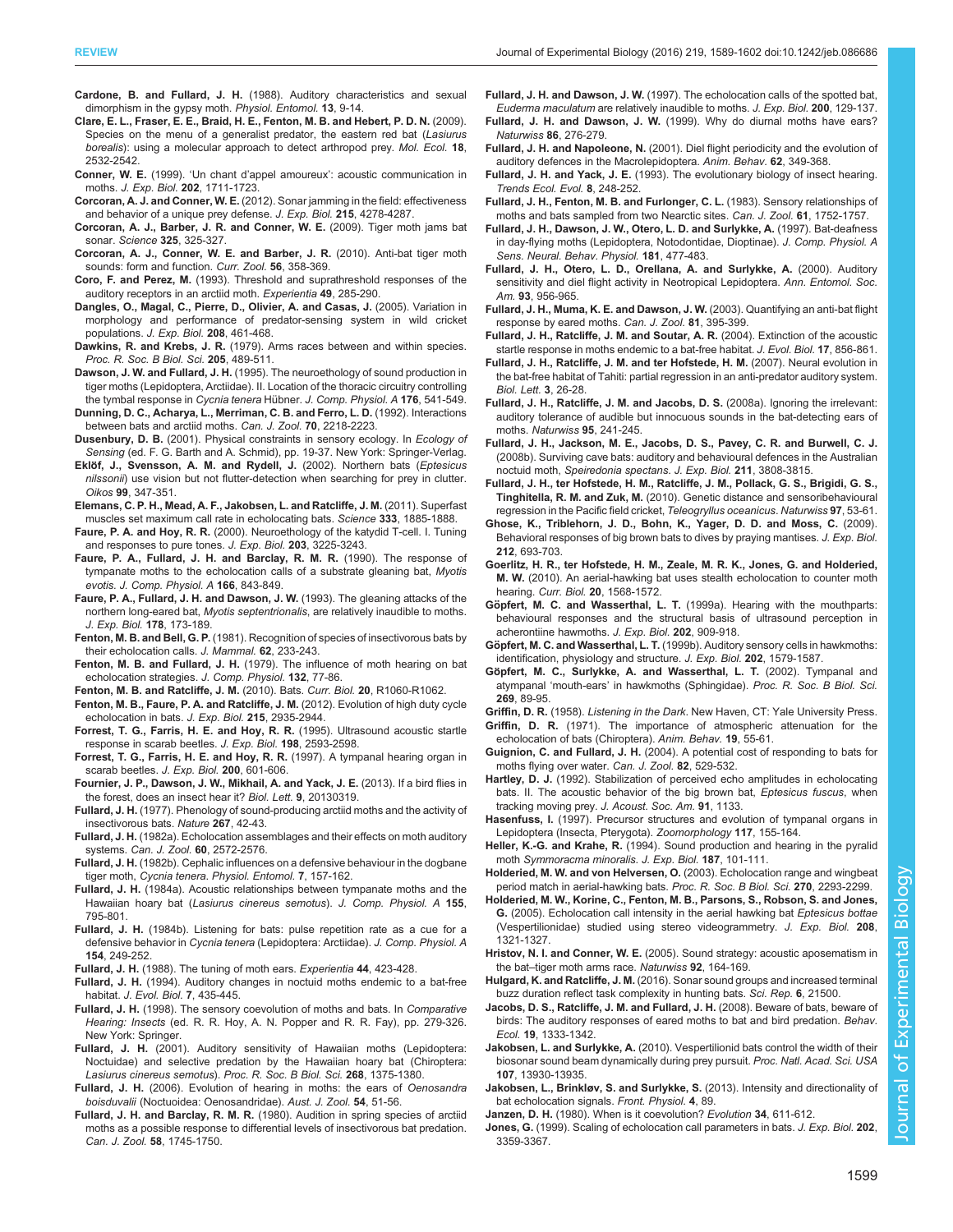- <span id="page-12-0"></span>Jones, G. and Rydell, J. (2003). Attack and defense: interactions between echolocating bats and their insect prey. In Bat Ecology (ed. T. H. Kunz and M. B. Fenton), pp. 301-345. Chicago: University of Chicago Press.
- [Kavlie, R. G. and Albert, J. T.](http://dx.doi.org/10.1016/j.cub.2013.03.048) (2013). Chordotonal organs. Curr. Biol. 23, [R334-R335.](http://dx.doi.org/10.1016/j.cub.2013.03.048)
- Kawahara, A. Y. and Barber, J. R. [\(2015\). Tempo and mode of antibat ultrasound](http://dx.doi.org/10.1073/pnas.1416679112) [production and sonar jamming in the diverse hawkmoth radiation.](http://dx.doi.org/10.1073/pnas.1416679112) Proc. Natl. [Acad. Sci. USA](http://dx.doi.org/10.1073/pnas.1416679112) 112, 6407-6412.
- Kick, S. A. and Simmons, J. A. (1984). Automatic gain control in the bat's sonar receiver and the neuroethology of echolocation. J. Neurosci. 4, 2725-2737.
- [Lane, K. A., Lucas, K. M. and Yack, J. E.](http://dx.doi.org/10.1002/cne.21675) (2008). Hearing in a diurnal, mute butterfly, Morpho peleides [\(Papilionoidea, Nymphalidae\).](http://dx.doi.org/10.1002/cne.21675) J. Comp. Neurol. 508, [677-686.](http://dx.doi.org/10.1002/cne.21675)
- [Lawrence, B. D. and Simmons, J. A.](http://dx.doi.org/10.1121/1.387529) (1982). Measurements of atmospheric [attenuation at ultrasonic frequencies and the significance for echolocation by bats.](http://dx.doi.org/10.1121/1.387529) [J. Acoust. Soc. Am.](http://dx.doi.org/10.1121/1.387529) 71, 585.
- [Lewis, F. P., Fullard, J. H. and Morrill, S. B.](http://dx.doi.org/10.1139/z93-221) (1993). Auditory influences on the flight [behaviour of moths in a Nearctic site. II. Flight times, heights, and erraticism.](http://dx.doi.org/10.1139/z93-221) [Can. J. Zool.](http://dx.doi.org/10.1139/z93-221) 71, 1562-1568.
- Libersat, F. and Hoy, R. R. [\(1991\). Ultrasonic startle behavior in bushcrickets](http://dx.doi.org/10.1007/BF00197663) [\(Orthoptera; Tettigoniidae\).](http://dx.doi.org/10.1007/BF00197663) J. Comp. Physiol. A 169, 507-514.
- [Lucas, K. M., Windmill, J. F. C., Robert, D. and Yack, J. E.](http://dx.doi.org/10.1242/jeb.032425) (2009). Auditory [mechanics and sensitivity in the tropical butterfly](http://dx.doi.org/10.1242/jeb.032425) Morpho peleides (Papilionoidea, [Nymphalidae\).](http://dx.doi.org/10.1242/jeb.032425) J. Exp. Biol. 212, 3533-3541.
- Madsen, B. M. and Miller, L. A. [\(1987\). Auditory input to motor neurons of the dorsal](http://dx.doi.org/10.1007/BF00613438) [longitudinal flight muscles in a noctuid moth \(](http://dx.doi.org/10.1007/BF00613438)Barathra brassicae L.). J. Comp. [Physiol. A](http://dx.doi.org/10.1007/BF00613438) 160, 23-31.
- [Matsuta, N., Hiryu, S., Fujioka, E., Yamada, Y., Riquimaroux, H. and Watanabe,](http://dx.doi.org/10.1242/jeb.081398) Y. [\(2013\). Adaptive beam-width control of echolocation sounds by CF-FM bats,](http://dx.doi.org/10.1242/jeb.081398) [Rhinolophus ferrumequinum nippon](http://dx.doi.org/10.1242/jeb.081398), during prey-capture flight. J. Exp. Biol. 216, [1210-1218.](http://dx.doi.org/10.1242/jeb.081398)
- Miller, L. A. [\(1970\). Structure of the green lacewing tympanal organ \(](http://dx.doi.org/10.1002/jmor.1051310402)Chrysopa carnea[, Neuroptera\).](http://dx.doi.org/10.1002/jmor.1051310402) J. Morphol. 131, 359-382.
- Miller, L. A. [\(1971\). Physiological responses of green lacewings \(](http://dx.doi.org/10.1016/0022-1910(71)90028-X)Chrysopa, [Neuroptera\) to ultrasound.](http://dx.doi.org/10.1016/0022-1910(71)90028-X) J. Insect Physiol. 17, 491-506.
- Miller, L. A. and Olesen, J. [\(1979\). Avoidance behavior in green](http://dx.doi.org/10.1007/BF00619071) [lacewings. I. Behavior of free flying green lacewings to hunting bats and](http://dx.doi.org/10.1007/BF00619071) ultrasound. [J. Comp. Physiol. A](http://dx.doi.org/10.1007/BF00619071) 131, 113-120.
- Minet, J. and Surlykke, A. (2003). Auditory and sound producing organs. In Handbook of Zoology IV/36, Lepidoptera: Moths and Butterflies, Vol. 2 (ed. N. P. Kristensen), pp. 289-323. New York: Walter de Gruyter.
- [Misof, B., Liu, S., Meusemann, K., Peters, R. S., Donath, A., Mayer, C.,](http://dx.doi.org/10.1126/science.1257570) [Frandsen, P. B., Ware, J., Flouri, T., Beutel, R. G. et al.](http://dx.doi.org/10.1126/science.1257570) (2014). Phylogenomics [resolves the timing and pattern of insect evolution.](http://dx.doi.org/10.1126/science.1257570) Science 346, 763-767
- Morrill, S. B. and Fullard, J. H. [\(1992\). Auditory influences on the flight behaviour of](http://dx.doi.org/10.1139/z92-153) [moths in a Nearctic site. I. Flight tendency.](http://dx.doi.org/10.1139/z92-153) Can. J. Zool. 70, 1097-1101.
- Moss, C. F. and Schnitzler, H.-U. (1995). Behavioral studies of auditory information processing. In Springer Handbook of Auditory Research: Hearing by Bats (ed. R. Fay and A. Popper), pp. 87-145. Berlin: Springer-Verlag.
- [Moss, C. F., Bohn, K., Gilkenson, H. and Surlykke, A.](http://dx.doi.org/10.1371/journal.pbio.0040079) (2006). Active listening for [spatial orientation in a complex auditory scene.](http://dx.doi.org/10.1371/journal.pbio.0040079) PLoS Biol. 4, e79.
- Muma, K. E. and Fullard, J. H. [\(2004\). Persistence and regression of hearing in the](http://dx.doi.org/10.1111/j.0307-6946.2004.00655.x) [exclusively diurnal moths,](http://dx.doi.org/10.1111/j.0307-6946.2004.00655.x) Trichodezia albovittata (Geometridae) and [Lycomorpha pholus](http://dx.doi.org/10.1111/j.0307-6946.2004.00655.x) (Arctiidae). Ecol. Entomol. 29, 718-726.
- [Nakano, R., Skals, N., Takanashi, T., Surlykke, A., Koike, T., Yoshida, K.,](http://dx.doi.org/10.1073/pnas.0804056105) [Maruyama, H., Tatsuki, S. and Ishikawa, Y.](http://dx.doi.org/10.1073/pnas.0804056105) (2008). Moths produce extremely [quiet ultrasonic courtship songs by rubbing specialized scales.](http://dx.doi.org/10.1073/pnas.0804056105) Proc. Natl. Acad. Sci. USA 105[, 11812-11817.](http://dx.doi.org/10.1073/pnas.0804056105)
- [Nakano, R., Takanashi, T., Fujii, T., Skals, N., Surlykke, A. and Ishikawa, Y.](http://dx.doi.org/10.1242/jeb.032466) [\(2009\). Moths are not silent, but whisper ultrasonic courtship songs.](http://dx.doi.org/10.1242/jeb.032466) J. Exp. Biol. 212[, 4072-4078.](http://dx.doi.org/10.1242/jeb.032466)
- [Nakano, R., Takanashi, T., Surlykke, A., Skals, N. and Ishikawa, Y.](http://dx.doi.org/10.1038/srep02003) (2013). [Evolution of deceptive and true courtship songs in moths.](http://dx.doi.org/10.1038/srep02003) Sci. Rep. 3, 2003.
- [Nakano, R., Takanashi, T. and Surlykke, A.](http://dx.doi.org/10.1007/s00359-014-0945-8) (2015). Moth hearing and sound communication. [J. Comp. Physiol. A](http://dx.doi.org/10.1007/s00359-014-0945-8) 201, 111-121.
- Neuweiler, G. (1990). Auditory adaptations for prey capture in echolocating bats. Physiol. Rev. 70, 615-641.
- Nishida, R. [\(2002\). Sequestration of defensive substances from plants by](http://dx.doi.org/10.1146/annurev.ento.47.091201.145121) Lepidoptera. [Annu. Rev. Entomol.](http://dx.doi.org/10.1146/annurev.ento.47.091201.145121) 47, 57-92.
- Niven, J. E. and Laughlin, S. B. [\(2008\). Energy limitation as a selective pressure on](http://dx.doi.org/10.1242/jeb.017574) [the evolution of sensory systems.](http://dx.doi.org/10.1242/jeb.017574) J. Exp. Biol. 211, 1792-1804.
- Nolen, T. G. and Hoy, R. R. [\(1986\). Phonotaxis in flying crickets. I. Attraction to the](http://dx.doi.org/10.1007/BF00604163) [calling song and avoidance of bat-like ultrasound are discrete behaviors.](http://dx.doi.org/10.1007/BF00604163) J. Comp. Physiol. A 159[, 423-439.](http://dx.doi.org/10.1007/BF00604163)

Oppel, K. (1997). Silverwing. New York: HarperCollins.

- [Painter, M. L., Chambers, C. L., Siders, M., Doucett, R. R., Whitaker, J. O., Jr and](http://dx.doi.org/10.1139/Z09-075) Phillips, D. L. [\(2009\). Diet of spotted bats \(](http://dx.doi.org/10.1139/Z09-075)*Euderma maculatum*) in Arizona as [indicated by fecal analysis and stable isotopes.](http://dx.doi.org/10.1139/Z09-075) Can. J. Zool. 87, 865-875.
- Payne, R. S., Roeder, K. D. and Wallman, J. (1966). Directional sensitivity of the ears of noctuid moths. J. Exp. Biol. 44, 17-31.
- Pérez, M. and Zhantiev, R. D. [\(1976\). Functional organization of the tympanal](http://dx.doi.org/10.1016/0022-1910(76)90105-0) [organ of the flour moth,](http://dx.doi.org/10.1016/0022-1910(76)90105-0) Ephestia kuehniella. J. Insect Physiol. 22, 1267-1273.
- Plotnick, R. E. and Smith, D. M. [\(2012\). Exceptionally preserved fossil insect ears](http://dx.doi.org/10.1666/11-072.1) [from the Eocene Green River formation of Colorado.](http://dx.doi.org/10.1666/11-072.1) J. Paleontol. 86, 19-24.
- Ratcliffe, J. M. (2009). Predator-prey interaction in an auditory world. In Cognitive Ecology II (ed. R. Dukas and J. M. Ratcliffe), pp. 201-225. Chicago: University of Chicago Press.
- Ratcliffe, J. M. and Fullard, J. H. [\(2005\). The adaptive function of tiger moth clicks](http://dx.doi.org/10.1242/jeb.01927) [against echolocating bats: an experimental and synthetic approach.](http://dx.doi.org/10.1242/jeb.01927) J. Exp. Biol. 208[, 4689-4698.](http://dx.doi.org/10.1242/jeb.01927)
- Ratcliffe, J. M. and Nydam, M. L. [\(2008\). Multimodal warning signals for a multiple](http://dx.doi.org/10.1038/nature07087) [predator world.](http://dx.doi.org/10.1038/nature07087) Nature 455, 96-99.
- [Ratcliffe, J. M., Fenton, M. B. and Galef, B. G.](http://dx.doi.org/10.1006/anbe.2003.2059) (2003). An exception to the rule: [common vampire bats do not learn taste aversions.](http://dx.doi.org/10.1006/anbe.2003.2059) Anim. Behav. 65, 385-389.
- [Ratcliffe, J. M., Fenton, M. B. and Shettleworth, S. J.](http://dx.doi.org/10.1159/000090980) (2006). Behavioral flexibility [positively correlated with relative brain volume in predatory bats.](http://dx.doi.org/10.1159/000090980) Brain Behav. Evol. 67[, 165-176.](http://dx.doi.org/10.1159/000090980)
- [Ratcliffe, J. M., Soutar, A. R., Muma, K. E., Guignion, C. and Fullard, J. H.](http://dx.doi.org/10.1139/Z08-024) (2008). [Anti-bat flight activity in sound-producing versus silent moths.](http://dx.doi.org/10.1139/Z08-024) Can. J. Zool. 86, [582-587.](http://dx.doi.org/10.1139/Z08-024)
- [Ratcliffe, J. M., Fullard, J. H., Arthur, B. J. and Hoy, R. R.](http://dx.doi.org/10.1098/rsbl.2009.0079) (2009). Tiger moths and [the threat of bats: decision-making based on the activity of a single sensory](http://dx.doi.org/10.1098/rsbl.2009.0079) neuron. Biol. Lett. 5[, 368-371.](http://dx.doi.org/10.1098/rsbl.2009.0079)
- [Ratcliffe, J. M., Fullard, J. H., Arthur, B. J. and Hoy, R. R.](http://dx.doi.org/10.1098/rspb.2010.1488) (2011a). Adaptive [auditory risk assessment in the dogbane tiger moth when pursued by bats.](http://dx.doi.org/10.1098/rspb.2010.1488) [Proc. R. Soc. B Biol. Sci.](http://dx.doi.org/10.1098/rspb.2010.1488) 278, 364-370.
- [Ratcliffe, J. M., Jakobsen, L., Kalko, E. K. V. and Surlykke, A.](http://dx.doi.org/10.1007/s00359-011-0630-0) (2011b). Frequency [alternation and an offbeat rhythm indicate foraging behavior in the echolocating](http://dx.doi.org/10.1007/s00359-011-0630-0) bat, [Saccopteryx bilineata](http://dx.doi.org/10.1007/s00359-011-0630-0). J. Comp. Physiol. A 197, 413-423.
- [Ratcliffe, J. M., Elemans, C. P. H., Jakobsen, L. and Surlykke, A.](http://dx.doi.org/10.1098/rsbl.2012.1031) (2013). How the [bat got its buzz.](http://dx.doi.org/10.1098/rsbl.2012.1031) Biol. Lett. 9, 20121031.
- Reddy, E. and Fenton, M. B. [\(2003\). Exploiting vulnerable prey: moths and red bats](http://dx.doi.org/10.1139/z03-146) (Lasiurus borealis[; Vespertilionidae\).](http://dx.doi.org/10.1139/z03-146) Can. J. Zool. 81, 1553-1560.
- [Regier, J. C., Zwick, A., Cummings, M. P., Kawahara, A. Y., Cho, S., Weller, S.,](http://dx.doi.org/10.1186/1471-2148-9-280) [Roe, A., Baixeras, J., Brown, J. W., Parr, C. et al.](http://dx.doi.org/10.1186/1471-2148-9-280) (2009). Toward reconstructing the [evolution of advanced moths and butterflies \(Lepidoptera: Ditrysia\): an initial](http://dx.doi.org/10.1186/1471-2148-9-280) [molecular study.](http://dx.doi.org/10.1186/1471-2148-9-280) BMC Evol. Biol. 9, 280.
- [Regier, J. C., Mitter, C., Zwick, A., Bazinet, A. L., Cummings, M. P., Kawahara,](http://dx.doi.org/10.1371/journal.pone.0058568) [A. Y., Sohn, J.-C., Zwick, D. J., Cho, S., Davis, D. R. et al.](http://dx.doi.org/10.1371/journal.pone.0058568) (2013). A large-scale, [higher-level, molecular phylogenetic study of the insect order Lepidoptera \(moths](http://dx.doi.org/10.1371/journal.pone.0058568) [and butterflies\).](http://dx.doi.org/10.1371/journal.pone.0058568) PLoS ONE 8, e58568.
- Robert, D. (1989). Auditory behaviour of flying locusts. J. Exp. Biol. 147, 279-301.
- [Robert, D., Amoroso, J. and Hoy, R. R.](http://dx.doi.org/10.1126/science.1439820) (1992). The evolutionary convergence of [hearing in a parasitoid fly and its cricket host.](http://dx.doi.org/10.1126/science.1439820) Science 258, 1135-1137.
- [Robert, D., Edgecomb, R. S., Read, M. P. and Hoy, R. R.](http://dx.doi.org/10.1007/s004410050604) (1996). Tympanal [hearing in tachinid flies \(Diptera, tachinidae, Ormiini\): the comparative](http://dx.doi.org/10.1007/s004410050604) [morphology of an innovation.](http://dx.doi.org/10.1007/s004410050604) Cell Tissue Res. 284, 435-448.
- Rodríguez, R. L. and Greenfield, M. D. [\(2004\). Behavioural context regulates dual](http://dx.doi.org/10.1111/j.1365-3032.2004.00380.x) [function of ultrasonic hearing in lesser waxmoths: bat avoidance and pair](http://dx.doi.org/10.1111/j.1365-3032.2004.00380.x) formation. [Physiol. Entomol.](http://dx.doi.org/10.1111/j.1365-3032.2004.00380.x) 29, 159-168.
- Roeder, K. D. [\(1962\). The behaviour of free flying moths in the presence of artificial](http://dx.doi.org/10.1016/0003-3472(62)90053-2) [ultrasonic pulses.](http://dx.doi.org/10.1016/0003-3472(62)90053-2) Anim. Behav. 10, 300-304.
- Roeder, K. D. [\(1964\). Aspects of the noctuid tympanic nerve response having](http://dx.doi.org/10.1016/0022-1910(64)90025-3) [significance in the avoidance of bats.](http://dx.doi.org/10.1016/0022-1910(64)90025-3) J. Insect Physiol. 10, 529-546.
- Roeder, K. D. (1967). Nerve Cells and Insect Behavior. Cambridge: Harvard University Press.
- Roeder, K. D. [\(1974a\). Responses of the less sensitive acoustic sense cells in the](http://dx.doi.org/10.1016/0022-1910(74)90123-1) [tympanic organs of some noctuid and geometrid moths.](http://dx.doi.org/10.1016/0022-1910(74)90123-1) J. Insect Physiol. 20, [55-66.](http://dx.doi.org/10.1016/0022-1910(74)90123-1)
- Roeder, K. D. (1974b). Acoustic sensory responses and possible bat-evasion tactics of certain moths. In Proceedings of the Canadian Society of Zoologists' Annual Meeting (ed. M. D. B. Burt), pp. 71-78. Fredericton: University of New Brunswick Press.
- Roeder, K. D. [\(1975\). Acoustic interneuron responses compared in certain hawk](http://dx.doi.org/10.1016/0022-1910(75)90200-0) moths. [J. Insect Physiol.](http://dx.doi.org/10.1016/0022-1910(75)90200-0) 21, 1625-1631.
- Roeder, K. D. and Treat, A. E. [\(1957\). Ultrasonic reception by the tympanic organ of](http://dx.doi.org/10.1002/jez.1401340107) [noctuid moths.](http://dx.doi.org/10.1002/jez.1401340107) J. Exp. Zool. 134, 127-157.
- Roeder, K. D. and Treat, A. E. (1962). The acoustic detection of bats by moths. In Proceedings of the 11th International Congress of Entomology (ed. H. Strouhal and M. Beier), pp. 7-11. Vienna: Naturhistorisches Museum.
- [Roeder, K. D., Treat, A. E. and Vandeberg, J. S.](http://dx.doi.org/10.1126/science.159.3812.331) (1968). Auditory sense in certain [sphingid moths.](http://dx.doi.org/10.1126/science.159.3812.331) Science 159, 331-333.
- Römer, H., Marquart, V. and Hardt, M. [\(1988\). Organization of a sensory neuropile](http://dx.doi.org/10.1002/cne.902750204) [in the auditory pathway of two groups of orthoptera.](http://dx.doi.org/10.1002/cne.902750204) J. Comp. Neurol. 275, [201-215.](http://dx.doi.org/10.1002/cne.902750204)
- Römer, H., Lang, A. and Hartbauer, M. [\(2008\). No correlation of body size and](http://dx.doi.org/10.1665/1082-6467-17.2.343) [high-frequency hearing sensitivity in neotropical phaneropterine katydids.](http://dx.doi.org/10.1665/1082-6467-17.2.343) [J. Orthop. Res.](http://dx.doi.org/10.1665/1082-6467-17.2.343) 17, 343-346.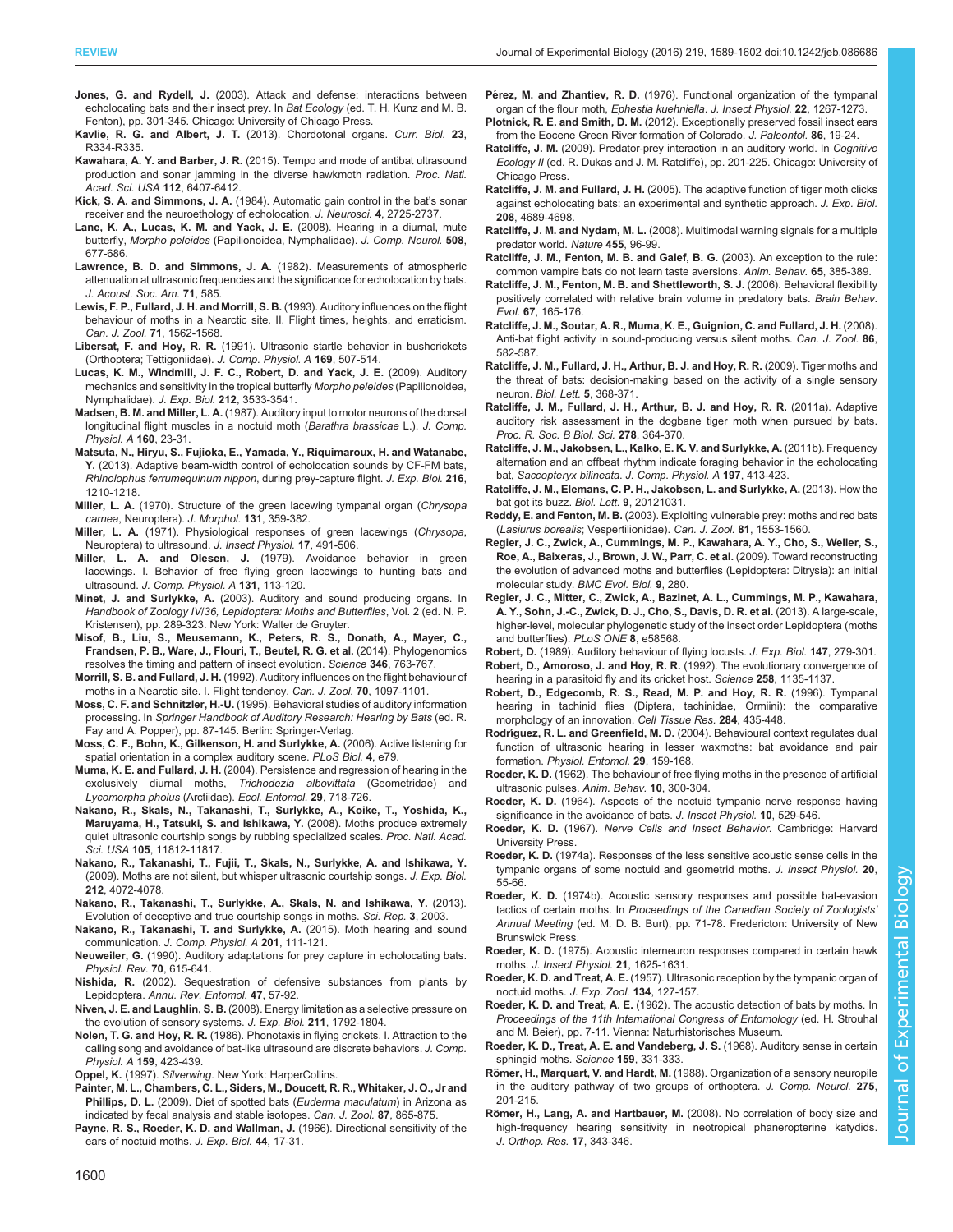- <span id="page-13-0"></span>[Rosen, M. J., Levin, E. C. and Hoy, R. R.](http://dx.doi.org/10.1242/jeb.033183) (2009). The cost of assuming the life [history of a host: acoustic startle in the parasitoid fly](http://dx.doi.org/10.1242/jeb.033183) Ormia ochracea. J. Exp. Biol. 212[, 4068-4064.](http://dx.doi.org/10.1242/jeb.033183)
- Rydell, J. [\(1998\). Bat defence in lekking ghost swifts \(](http://dx.doi.org/10.1098/rspb.1998.0444)Hepialus humuli), a moth [without ultrasonic hearing.](http://dx.doi.org/10.1098/rspb.1998.0444) Proc. R. Soc. B Biol. Sci. 265, 1373-1376.
- Rydell, J. and Lancaster, W. C. [\(2000\). Flight and thermoregulation in moths were](http://dx.doi.org/10.1034/j.1600-0706.2000.880103.x) [shaped by predation from bats.](http://dx.doi.org/10.1034/j.1600-0706.2000.880103.x) Oikos 88, 13-18.
- [Rydell, J., Skals, N., Surlykke, A. and Svensson, M.](http://dx.doi.org/10.1098/rspb.1997.0012) (1997). Hearing and bat [defence in geometrid winter moths.](http://dx.doi.org/10.1098/rspb.1997.0012) Proc. R. Soc. B Biol. Sci. 264, 83-88.
- [Rydell, J., Roininen, H. and Philip, K. W.](http://dx.doi.org/10.1098/rspb.2000.1036) (2000). Persistence of bat defence [reactions in high Arctic moths \(Lepidoptera\).](http://dx.doi.org/10.1098/rspb.2000.1036) Proc. R. Soc. B Biol. Sci. 267, [553-557.](http://dx.doi.org/10.1098/rspb.2000.1036)
- Rydell, J., Kaerma, S., Hedelin, H. and Skals, N. (2003). Evasive response to ultrasound by the crepuscular butterfly Manataria maculata. Naturwiss 90, 80-83.
- Schildberger, K. [\(1984\). Temporal selectivity of identified auditory neurons in the](http://dx.doi.org/10.1007/BF00612635) cricket brain. [J. Comp. Physiol. A](http://dx.doi.org/10.1007/BF00612635) 155, 171-185.
- [Schmidt, S., Yapa, W. and Grunwald, J.-E.](http://dx.doi.org/10.1007/s00359-010-0552-2) (2011). Echolocation behaviour of Megaderma lyra [during typical orientation situations and while hunting aerial prey:](http://dx.doi.org/10.1007/s00359-010-0552-2) a field study. [J. Comp. Physiol. A](http://dx.doi.org/10.1007/s00359-010-0552-2) 197, 403-412.
- Schnitzler, H.-U. and Kalko, E. K. V. [\(2001\). Echolocation by insect-eating bats.](http://dx.doi.org/10.1641/0006-3568(2001)051[0557:EBIEB]2.0.CO;2) [Bioscience](http://dx.doi.org/10.1641/0006-3568(2001)051[0557:EBIEB]2.0.CO;2) 51, 557-569.
- Schoeman, M. C. and Jacobs, D. S. [\(2003\). Support for the allotonic frequency](http://dx.doi.org/10.1007/s00442-002-1107-1) [hypothesis in an insectivorous bat community.](http://dx.doi.org/10.1007/s00442-002-1107-1) Oecologia 134, 154-162.
- Schulze, W. and Schul, J. (2001). Ultrasound avoidance behaviour in the bushcricket Tettigonia viridissima (Orthoptera: Tettigoniidae). J. Exp. Biol. 204, 733-740.
- Simmons, N. B. and Geisler, J. H. (1998). Phylogenetic relationships of Icaronycteris, Archaeonycteris, Hassianycteris, and Palaeochiropteryx to extant bat lineages, with comments on the evolution of echolocation and foraging strategies in Microchiroptera. Bull. Am. Mus. Nat. Hist. 235, 2-182.
- [Simmons, J. A., Fenton, M. B. and O](http://dx.doi.org/10.1126/science.758674)'Farrell, M. J. (1979). Echolocation and [pursuit of prey by bats.](http://dx.doi.org/10.1126/science.758674) Science 203, 16-21.
- [Simmons, N. B., Seymour, K. L., Habersetzer, J. and Gunnell, G. F.](http://dx.doi.org/10.1038/nature06549) (2008). [Primitive early Eocene bat from Wyoming and the evolution of flight and](http://dx.doi.org/10.1038/nature06549) [echolocation.](http://dx.doi.org/10.1038/nature06549) Nature 451, 818-821.
- Skals, N. and Surlykke, A. (1999). Sound production by abdominal tymbal organs in two moth species: the green silver-line and the scarce silver-line (Noctuoidea: Nolidae: Chloephorinae). J. Exp. Biol. 202, 2937-2949.
- Skals, N. and Surlykke, A. [\(2000\). Hearing and evasive behaviour in the greater](http://dx.doi.org/10.1046/j.1365-3032.2000.00204.x) wax moth, [Galleria mellonella](http://dx.doi.org/10.1046/j.1365-3032.2000.00204.x) (Pyralidae). Physiol. Entomol. 25, 354-362.
- Skals, N., Anderson, P., Kanneworff, M., Löfstedt, C. and Surlykke, A. (2005). [Her odours make him deaf: crossmodal modulation of olfaction and hearing in a](http://dx.doi.org/10.1242/jeb.01400) male moth. [J. Exp. Biol.](http://dx.doi.org/10.1242/jeb.01400) 208, 595-601.
- [Smith, E. C. and Lewicki, M. S.](http://dx.doi.org/10.1038/nature04485) (2006). Efficient auditory coding. Nature 439, [978-982.](http://dx.doi.org/10.1038/nature04485)
- Soutar, A. R. and Fullard, J. H. [\(2004\). Nocturnal anti-predator adaptations in eared](http://dx.doi.org/10.1093/beheco/arh103) [and earless Nearctic Lepidoptera.](http://dx.doi.org/10.1093/beheco/arh103) Behav. Ecol. 15, 1016-1022.
- Spangler, H. G. [\(1988\). Hearing in tiger beetles \(Cicindelidae\).](http://dx.doi.org/10.1111/j.1365-3032.1988.tb01129.x) Physiol. Entomol. 13[, 447-452.](http://dx.doi.org/10.1111/j.1365-3032.1988.tb01129.x)
- Stumpner, A. and Lakes-Harlan, R. [\(1996\). Auditory interneurons in a hearing fly](http://dx.doi.org/10.1007/BF00188164) (Therobia leonidei[, Ormiini, Tachinidae, Diptera\).](http://dx.doi.org/10.1007/BF00188164) J. Comp. Physiol. A 178, [227-233.](http://dx.doi.org/10.1007/BF00188164)
- Surlykke, A. (1984). Hearing in notodontid moths: a tympanic organ with a single auditory neurone. J. Exp. Biol. 113, 323-335.
- Surlykke, A. [\(1986\). Moth hearing on the Faeroe Islands, an area without bats.](http://dx.doi.org/10.1111/j.1365-3032.1986.tb00409.x) [Physiol. Entomol.](http://dx.doi.org/10.1111/j.1365-3032.1986.tb00409.x) 11, 221-225.
- Surlykke, A. (1988). Interaction between echolocating bats and their prey. In Animal Sonar: Processes and Performance (ed. P. E. Nachtigall and P. W. B. Moore), pp. 551-566. New York: Plenum Press.
- Surlykke, A. and Filskov, M. [\(1997\). Hearing in geometrid moths.](http://dx.doi.org/10.1007/s001140050410) Naturwiss 84, [356-359.](http://dx.doi.org/10.1007/s001140050410)
- Surlykke, A. and Gogala, M. [\(1986\). Stridulation and hearing in the noctuid moth](http://dx.doi.org/10.1007/BF00612309) Thecophora fovea (Tr.). [J. Comp. Physiol. A](http://dx.doi.org/10.1007/BF00612309) 159, 267-273.
- Surlykke, A. and Kalko, E. K. V. [\(2008\). Echolocating bats cry out loud to detect](http://dx.doi.org/10.1371/journal.pone.0002036) their prey. [PLoS ONE](http://dx.doi.org/10.1371/journal.pone.0002036) 3, e2036.
- Surlykke, A. and Miller, L. A. [\(1982\). Central branchings of three sensory axons](http://dx.doi.org/10.1016/0022-1910(82)90048-8) [from a moth ear \(](http://dx.doi.org/10.1016/0022-1910(82)90048-8)Agrotis segetum, Noctuidae). J. Insect Physiol. 28, 357-364.
- Surlykke, A. and Moss, C. F. [\(2000\). Echolocation behavior of big brown bats,](http://dx.doi.org/10.1121/1.1315295) Eptesicus fuscus[, in the field and the laboratory.](http://dx.doi.org/10.1121/1.1315295) J. Acoust. Soc. Am. 108, [2419-2429.](http://dx.doi.org/10.1121/1.1315295)
- Surlykke, A. and Treat, A. E. [\(1995\). Hearing in wintermoths.](http://dx.doi.org/10.1007/BF01134567) Naturwiss 82, [382-384.](http://dx.doi.org/10.1007/BF01134567)
- [Surlykke, A., Skals, N., Rydell, J. and Svensson, M.](http://dx.doi.org/10.1007/s001140050449) (1998). Sonic hearing in a diurnal geometrid moth, Archiearis parthenias[, temporally isolated from bats.](http://dx.doi.org/10.1007/s001140050449) [Naturwiss](http://dx.doi.org/10.1007/s001140050449) 85, 36-37.
- [Surlykke, A., Filskov, M., Fullard, J. H. and Forrest, E.](http://dx.doi.org/10.1007/s001140050607) (1999). Auditory [relationships to size in noctuid moths: bigger is better.](http://dx.doi.org/10.1007/s001140050607) Naturwissenschaften 86, [238-241.](http://dx.doi.org/10.1007/s001140050607)
- [Surlykke, A., Yack, J. E., Spence, A. J. and Hasenfuss, I.](http://dx.doi.org/10.1242/jeb.00469) (2003). Hearing in [hooktip moths \(Drepanidae: Lepidoptera\).](http://dx.doi.org/10.1242/jeb.00469) J. Exp. Biol. 206, 2653-2663.
- [Svensson, M. G. E., Rydell, J. and Brown, R.](http://dx.doi.org/10.2307/3546713) (1999). Bat predation and flight [timing of winter moths,](http://dx.doi.org/10.2307/3546713) Epirrita and Operophtera species (Lepidoptera, [Geometridae\).](http://dx.doi.org/10.2307/3546713) Oikos 84, 193-198.
- Svensson, G., Löfstedt, C. and Skals, N. [\(2004\). The odour makes the difference:](http://dx.doi.org/10.1111/j.0030-1299.2004.12517.x) [male moths attracted by sex pheromones ignore the threat by predatory bats.](http://dx.doi.org/10.1111/j.0030-1299.2004.12517.x) Oikos 104[, 91-97.](http://dx.doi.org/10.1111/j.0030-1299.2004.12517.x)
- [Takanashi, T., Nakano, R., Surlykke, A., Tatsuta, H., Tabata, J., Ishikawa, Y. and](http://dx.doi.org/10.1371/journal.pone.0013144) Skals, N. [\(2010\). Variation in courtship ultrasounds of three](http://dx.doi.org/10.1371/journal.pone.0013144) Ostrinia moths with [different sex pheromones.](http://dx.doi.org/10.1371/journal.pone.0013144) PLoS ONE 5, e13144.
- Teeling, E. C. [\(2009\). Hear, hear: the convergent evolution of echolocation in bats?](http://dx.doi.org/10.1016/j.tree.2009.02.012) [Trends Ecol. Evol.](http://dx.doi.org/10.1016/j.tree.2009.02.012) 24, 351-354.
- [Teeling, E. C., Springer, M. S., Madsen, O., Bates, P., O](http://dx.doi.org/10.1126/science.1105113)'Brien, S. J. and Murphy, W. J. [\(2005\). A molecular phylogeny for bats illuminates biogeography and the](http://dx.doi.org/10.1126/science.1105113) [fossil record.](http://dx.doi.org/10.1126/science.1105113) Science 307, 580-584.
- ter Hofstede, H. M. and Fullard, J. H. [\(2008\). The neuroethology of song cessation](http://dx.doi.org/10.1242/jeb.017285) [in response to gleaning bat calls in two species of katydids,](http://dx.doi.org/10.1242/jeb.017285) Neoconocephalus ensiger and [Amblycorypha oblongifolia](http://dx.doi.org/10.1242/jeb.017285). J. Exp. Biol. 211, 2431-2441.
- [ter Hofstede, H. M., Ratcliffe, J. M. and Fullard, J. H.](http://dx.doi.org/10.1098/rsbl.2007.0617) (2008a). Nocturnal activity [positively correlated with auditory sensitivity in noctuoid moths.](http://dx.doi.org/10.1098/rsbl.2007.0617) Biol. Lett. 4, [262-265.](http://dx.doi.org/10.1098/rsbl.2007.0617)
- [ter Hofstede, H. M., Ratcliffe, J. M. and Fullard, J. H.](http://dx.doi.org/10.1007/s00265-008-0652-y) (2008b). The effectiveness of katydid (Neoconocephalus ensiger[\) song cessation as antipredator defence](http://dx.doi.org/10.1007/s00265-008-0652-y) [against the gleaning bat](http://dx.doi.org/10.1007/s00265-008-0652-y) Myotis septentrionalis. Behav. Ecol. Sociobiol. 63, [217-226.](http://dx.doi.org/10.1007/s00265-008-0652-y)
- ter [Hofstede, H. M., Kalko, E. K. V. and Fullard, J. H.](http://dx.doi.org/10.1007/s00359-010-0518-4) (2010). Auditory-based [defence against gleaning bats in neotropical katydids \(Orthoptera: Tettigoniidae\).](http://dx.doi.org/10.1007/s00359-010-0518-4) [J. Comp. Physiol. A](http://dx.doi.org/10.1007/s00359-010-0518-4) 196, 349-358.
- [ter Hofstede, H. M., Goerlitz, H. R., Ratcliffe, J. M., Holderied, M. W. and](http://dx.doi.org/10.1242/jeb.093294) Surlykke, A. [\(2013\). The simple ears of noctuoid moths are tuned to the calls of](http://dx.doi.org/10.1242/jeb.093294) [their sympatric bat community.](http://dx.doi.org/10.1242/jeb.093294) J. Exp. Biol. 216, 3954-3962.
- Tougaard, J. [\(1996\). Energy detection and temporal integration in the noctuid A1](http://dx.doi.org/10.1007/bf00227379) auditory receptor. [J. Comp. Physiol. A](http://dx.doi.org/10.1007/bf00227379) 178, 669-677.
- Tougaard, J. [\(1998\). Detection of short pure-tone stimuli in the noctuid ear: what are](http://dx.doi.org/10.1007/s003590050282) [temporal integration and integration time all about?](http://dx.doi.org/10.1007/s003590050282) J. Comp. Physiol. A Sens. [Neural. Behav. Physiol.](http://dx.doi.org/10.1007/s003590050282) 183, 563-572.
- Treat, A. E. [\(1955\). The response to sound in certain Lepidoptera.](http://dx.doi.org/10.1093/aesa/48.4.272) Ann. Entomol. Soc. Am. 48[, 272-284.](http://dx.doi.org/10.1093/aesa/48.4.272)
- Triblehorn, J. D. and Yager, D. D. [\(2001\). Broad versus narrow auditory tuning](http://dx.doi.org/10.1017/S095283690100053X) [and corresponding bat-evasive flight behaviour in praying mantids.](http://dx.doi.org/10.1017/S095283690100053X) J. Zool. 254, [27-40.](http://dx.doi.org/10.1017/S095283690100053X)
- Triblehorn, J. D. and Yager, D. D. [\(2005\). Timing of praying mantis evasive](http://dx.doi.org/10.1242/jeb.01565) [responses during simulated bat attack sequences.](http://dx.doi.org/10.1242/jeb.01565) J. Exp. Biol. 208, 1867-1876.
- Van Staaden, M. J., Rieser, M., Ott, S. R., Pabst, M. A. and Römer, H. (2003). [Serial hearing organs in the atympanate grasshopper](http://dx.doi.org/10.1002/cne.10871) Bullacris membracioides [\(Orthoptera, Pneumoridae\).](http://dx.doi.org/10.1002/cne.10871) J. Comp. Neurol. 465, 579-592.
- [Veselka, N., McErlain, D. D., Holdsworth, D. W., Eger, J. L., Chhem, R. K.,](http://dx.doi.org/10.1038/nature08737) [Mason, M. J., Brain, K. L., Faure, P. A. and Fenton, M. B.](http://dx.doi.org/10.1038/nature08737) (2010). A bony [connection signals laryngeal echolocation in bats.](http://dx.doi.org/10.1038/nature08737) Nature 463, 939-942.
- Waters, D. A. and Jones, G. (1995). Echolocation call structure and intensity in five species of insectivorous bats. J. Exp. Biol. 198, 475-489.
- [Weller, S. J., Jacobson, N. L. and Conner, W. E.](http://dx.doi.org/10.1111/j.1095-8312.1999.tb01188.x) (1999). The evolution of chemical [defences and mating systems in tiger moths \(Lepidoptera: Arctiidae\).](http://dx.doi.org/10.1111/j.1095-8312.1999.tb01188.x) Biol. J. Linn. Soc. 68[, 557-578.](http://dx.doi.org/10.1111/j.1095-8312.1999.tb01188.x)
- [Wohlers, D. W., Williams, J. L. D., Huber, F. and Moore, T. E.](http://dx.doi.org/10.1007/BF00234327) (1979). Central [projections of fibers in the auditory and tensor nerves of cicadas \(Homoptera:](http://dx.doi.org/10.1007/BF00234327) Cicadidae). [Cell Tissue Res.](http://dx.doi.org/10.1007/BF00234327) 203, 35-51.
- Yack, J. E. [\(1988\). Seasonal partitioning of atympanate moths in relation to bat](http://dx.doi.org/10.1139/z88-111) activity. [Can. J. Zool.](http://dx.doi.org/10.1139/z88-111) 66, 753-755.
- Yack, J. E. [\(2004\). The structure and function of auditory chordotonal organs in](http://dx.doi.org/10.1002/jemt.20051) insects. [Microscop. Res. Tech.](http://dx.doi.org/10.1002/jemt.20051) 63, 315-337.
- Yack, J. E. and Dawson, J. W. (2008). Insect ears. In The Senses: A Comprehensive Reference, Vol. 3: Audition (ed. P. Dallos and D. Oertel), pp. 35-53. Oxford: Elsevier.
- Yack, J. E. and Fullard, J. H. [\(1993\). Proprioceptive activity of the wing-hinge](http://dx.doi.org/10.1007/BF00212694) stretch receptor in Manduca sexta [and other atympanate moths: a study of the](http://dx.doi.org/10.1007/BF00212694) [noctuoid moth ear B cell homologue.](http://dx.doi.org/10.1007/BF00212694) J. Comp. Physiol. A 173, 301-307.
- Yack, J. E. and Fullard, J. H. (2000). Ultrasonic hearing in nocturnal butterflies Nature 403[, 265-266.](http://dx.doi.org/10.1038/35002247)
- [Yack, J. E., Scudder, G. G. E. and Fullard, J. H.](http://dx.doi.org/10.1007/s004350050084) (1999). Evolution of the [metathoracic tympanal ear and its mesothoracic homologue in the](http://dx.doi.org/10.1007/s004350050084) [Macrolepidoptera \(Insecta\).](http://dx.doi.org/10.1007/s004350050084) Zoomorphology 119, 93-103.
- Yack, J. E., Otero, L. D., Dawson, J. W., Surlykke, A. and Fullard, J. H. (2000). Sound production and hearing in the blue cracker butterfly Hamadryas feronia (Lepidotpera, Nymphalidae) from Venezuela. J. Exp. Biol. 203, 3689-3702.
- [Yack, J. E., Kalko, E. K. V. and Surlykke, A.](http://dx.doi.org/10.1007/s00359-007-0213-2) (2007). Neuroethology of ultrasonic [hearing in nocturnal butterflies \(Hedyloidea\).](http://dx.doi.org/10.1007/s00359-007-0213-2) J. Comp. Physiol. A 193, 577-590.
- Yager, D. D. [\(1990\). Sexual dimorphism of auditory function and structure in praying](http://dx.doi.org/10.1111/j.1469-7998.1990.tb04017.x) [mantises \(Mantodea: Dictyoptera\).](http://dx.doi.org/10.1111/j.1469-7998.1990.tb04017.x) J. Zool. 221, 517-537.